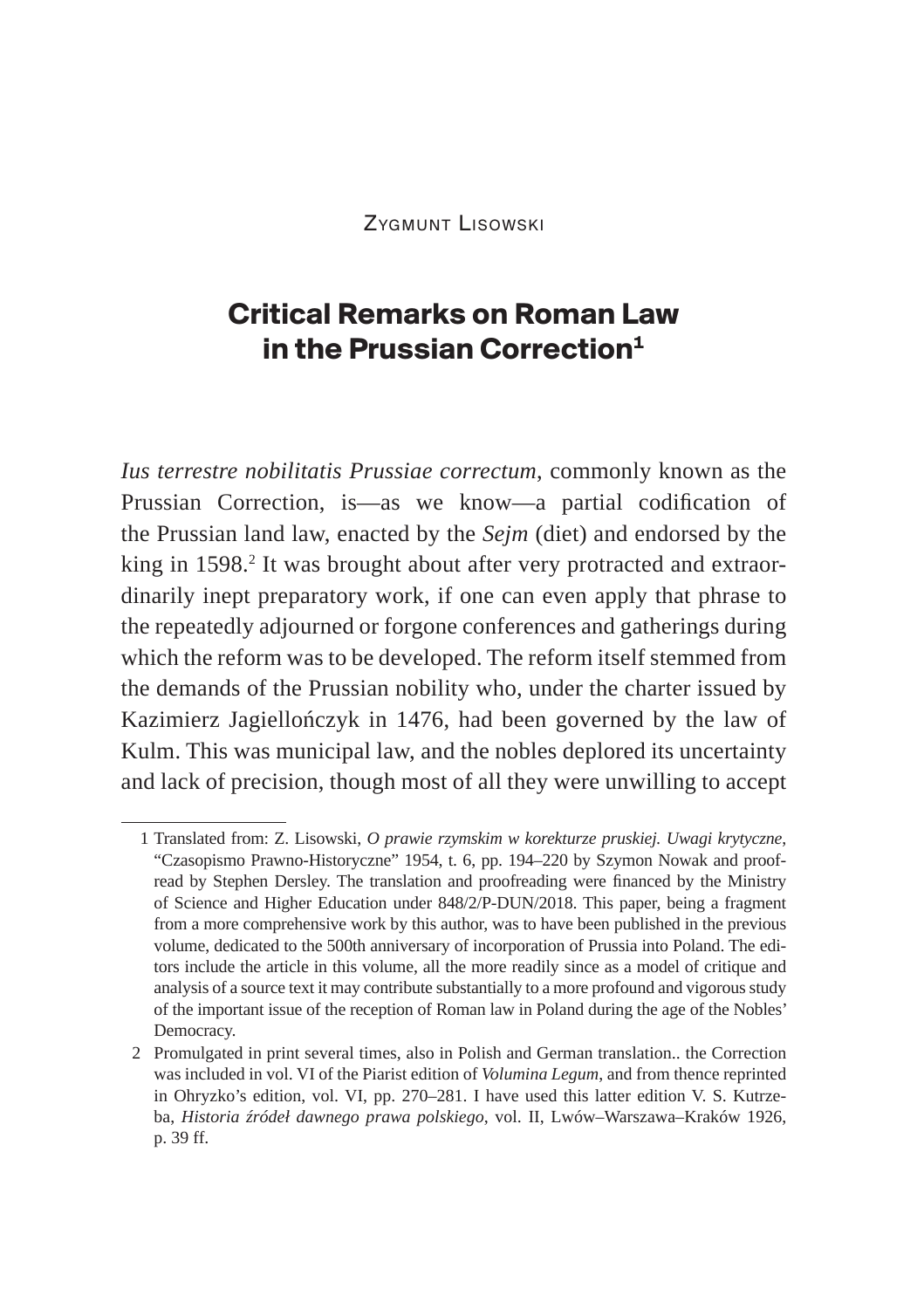the community of property it imposed and the resulting regime of succession *ab intestato*. 3

In the scholarly literature, the authorship of the Correction is attributed to two royal secretaries, Reinhold Heidenstein and Mikołaj Niewieściński. In reality, however, according to the testimony of Lengnich—who may be relied on, given his thorough knowledge of the history of Royal Prussia—things were different. At the Prussian diet in Grudziądz held on January 22 1598, both presented their drafts following the request of the Prussian estates (Heidenstein personally and Niewieściński in writing). Their projects became the object of daylong discussion<sup>4</sup>, but at the Sejm which began on March 2, 1598, only Heidenstein's draft was deliberated on and subjected to vote,<sup>5</sup> subsequently receiving royal approval.<sup>6</sup> Thus the current text of the Correction originates solely with Heidenstein.

Heidenstein had some grounding as far as codification was concerned. After a short stay in Königsberg and Wittenberg, he registered in October 1575 with the Alemanian nation of jurists in Padua where he spent over four years (until November 1579). $^7$  He therefore had enough time and sufficient opportunity to gain considerable knowledge of Roman law. Although a substantial lapse of time—19 years—divides his studies and the drafting of the Correction, the text of the statute clearly shows that at the time of writing the author was still fairly conversant with Roman law. Without such knowledge, his draft of the statute would not have defined the capacity of a minor to act by means of a formula modelled on I. 1, 21: *omnibus autem in rebus wardlus meliorem suam* 

<sup>3</sup> A detailed account of the preparatory efforts may be found in vols. III and IV of G. Lengnich, *Geschichte der preussischen Lande königlichen Anteils*, Gdańsk 1727.

<sup>4</sup> G. Lengnich, op.cit., vol. IV, pp. 255–256.

<sup>5</sup> In the course of deliberations of the Prussian deputies, Niewieściński went as far as making certain allegations against Heidenstein's draft. V. G. Lengnich, op.cit., vol. IV, p. 262.

<sup>6</sup> G. Lengnich, op.cit. Based on Lengnich, a correct account of the affair is presented in E. Nehring, *O życiu i pismach R. Heidensteina*, Poznań 1862, p. 12 ff.

<sup>7</sup> On Heidenstein's studies in Padua see Barycz in *Pamiętnik Literacki*, XXVI, 1929, pp. 213—223.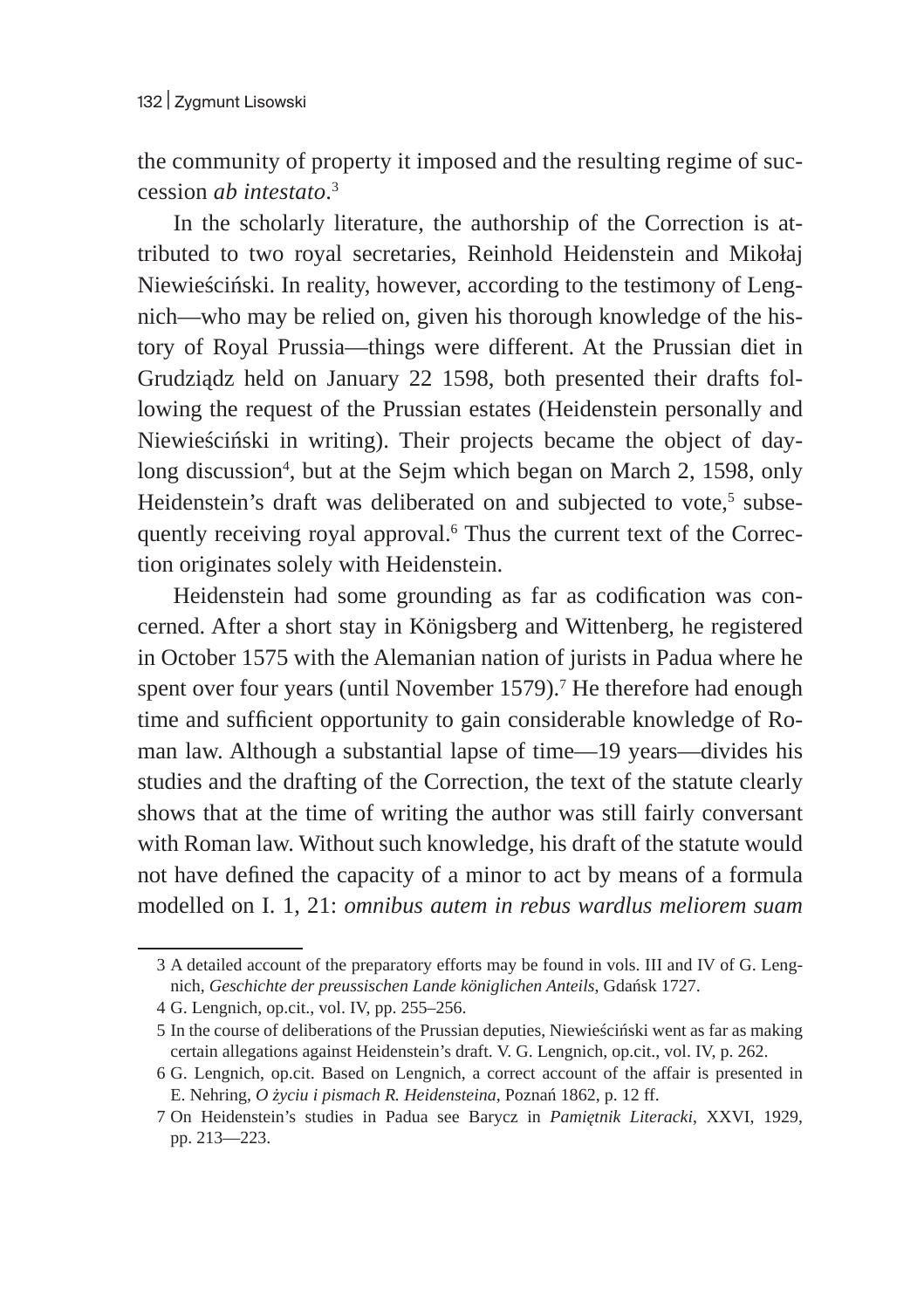*conditionem etiam sine tutorum authoritate facere poterit, deteriorem non* (Title III, 18) nor conveyed the principle which sanctioned the revocation and modification of the testament using the sentence: *ut ad mortem cuiusque voluntas ambulatoria et libera sit*, which paraphrases Ulpian's statement in D. 24.1, 32.3 and 34.4; he would not have justified the institution of usucaption with *ne rerum dominia in incerto sint* (Title IV.1), taken verbatim from I. 2.6pr, which in its turn derived from somewhat differently formulated text in Gaius I.44; finally, he would not have determined *culpae latae* as *dolo proxima* had he not had guidance in that respect in three sections from Ulpian, which incidentally had all been interpolated in any case (D. 11.1, 11.11; 43.26, 8.3; 47.4, 1, 2).

That general, Roman-like wording in the Correction might have given the impression and engendered the conviction that the statute as a whole was under considerable Roman influence, which may be termed as reception. This conviction was formulated in an unpublished work by one of the students of Prof. Taubenschlag, Sygierycz, whose findings Prof. Taubenschlag included in his valuable volume on the reception of Roman law in Poland, $^8$  which otherwise relied on the latter's own comprehensive research. Mentioning the name of the author, Prof. Taubenschlag indirectly intimated that he did not intend to bear full personal responsibility for the findings that his student had arrived at. I am therefore even more encouraged to make some critical remarks regarding Sygierycz's assertions where they concern private law in the Correction, though they are not materially addressed to the scholar whose body of works comprises a fair number of publications on Polish court law in the Middle Ages.

#### **I**

First and foremost, two misunderstandings have to be clarified. The author whose findings were communicated courtesy of Prof. Taubenschlag

<sup>8</sup> R. Taubenschlag, *La Storia della recezione del diritto romano in Polonia fino alla fine del secolo XVI*, in: *L'Europa e il diritto romano*, vol. I, Milan 1953, pp. 227—242.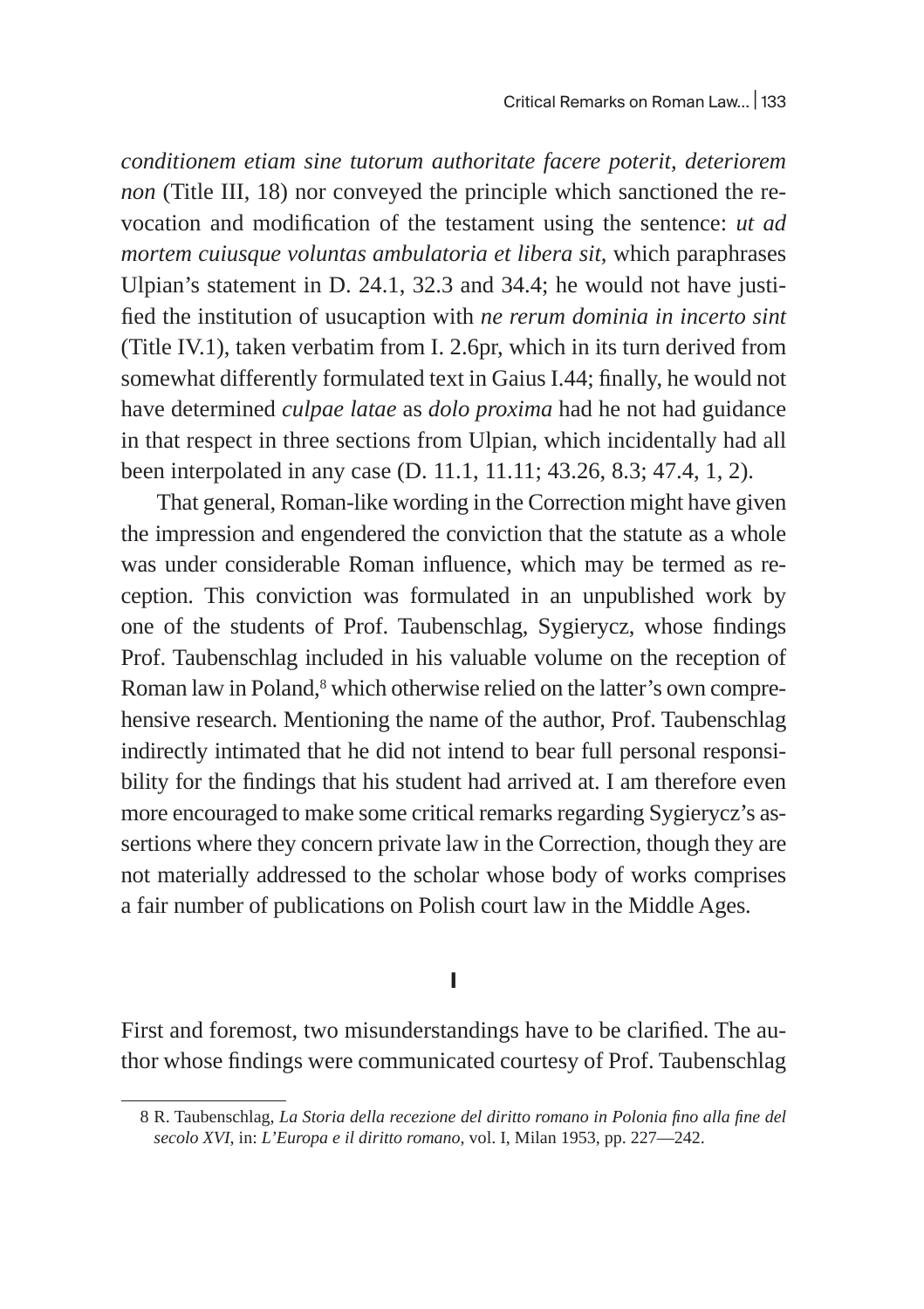identified, for example, influences of Roman law in the Correction's provisions concerning the testamentary inventory and the admissibility of action for inheritance (*hereditatis petitio*), not only against the possessor but also against one *qui dolo desiit possidere.* Sadly, both these assertions are completely erroneous.

As we know, *beneficium inventarii* had been introduced into the Roman legal system by Justinian, by virtue of the constitution of 531 contained in C. 6.30,22 and summarized in I. 2.19,6. Justinian's creation triumphed over the centuries, surviving until today.<sup>9</sup> It is therefore possible that it found its way into the Prussian Correction, just as it was included in the 1580 edition of the Kulm law in which, despite having been formulated in general terms, it concurred in its premises and effect with Justinian's law.<sup>10</sup> However, there is no trace of it in the Correction. Indeed, the final section of Title I is provided with the heading *de inventario,* and it is concerned with the inventory in the context of succession, but this is not the inventory of Justinian. As is known, and as follows from the designation itself, *beneficium inventarii* is a privilege or an entitlement of an heir who, having accepted the inheritance without recourse to the so-called *tempus deliberandi* and having compiled a list of all assets and liabilities in a manner and time prescribed by law (90 days in total), would be liable to the creditors only to the amount of inheritance stated in the inventory, and have to satisfy such creditors as they come forward until all assets are exhausted. In contrast, the inventory in the Prussian Correction is not a privilege but an obligation. The obliga-

<sup>9</sup> E.g. in chronological order: Napoleonic code: Art. 793–813, Austrian code: §§ 800–807, German code: §§ 1993–2012, Swiss code §§ 380—B92, Italian code: Art. 484–611; Polish inheritance law: Art. 34, 49 § 2. In Soviet law, the estate regulated in § 100 of the Instruction of the Ministry of Justice of the Russian Soviet Federative Socialist Republic of March 2nd, 1948, has a different foundation and purpose, given that Art. 434 of the code sets forth rightly so in my opinion—that the heir is liable only to the amount of the assets inherited.

<sup>10</sup> Cap. 147: *Haeres .. . sin autem, uti par est. inventarium cum scitu et consensu iudicis conscripserit, explorandi causa, quantae sint haereditatis illius facultates, et quantum ex ea creditoribus debeatur, hoc casu nulla cogitur necessitate, qua cui tum ultra vires haereditatis exsolvat*. P.J.W. Bandtkie, *Ius Culmense cum appendice privilegiorum et jurium selectorum municipalium et dissertatione historicojuridica exhibitum, cura*, Warszawa 1814.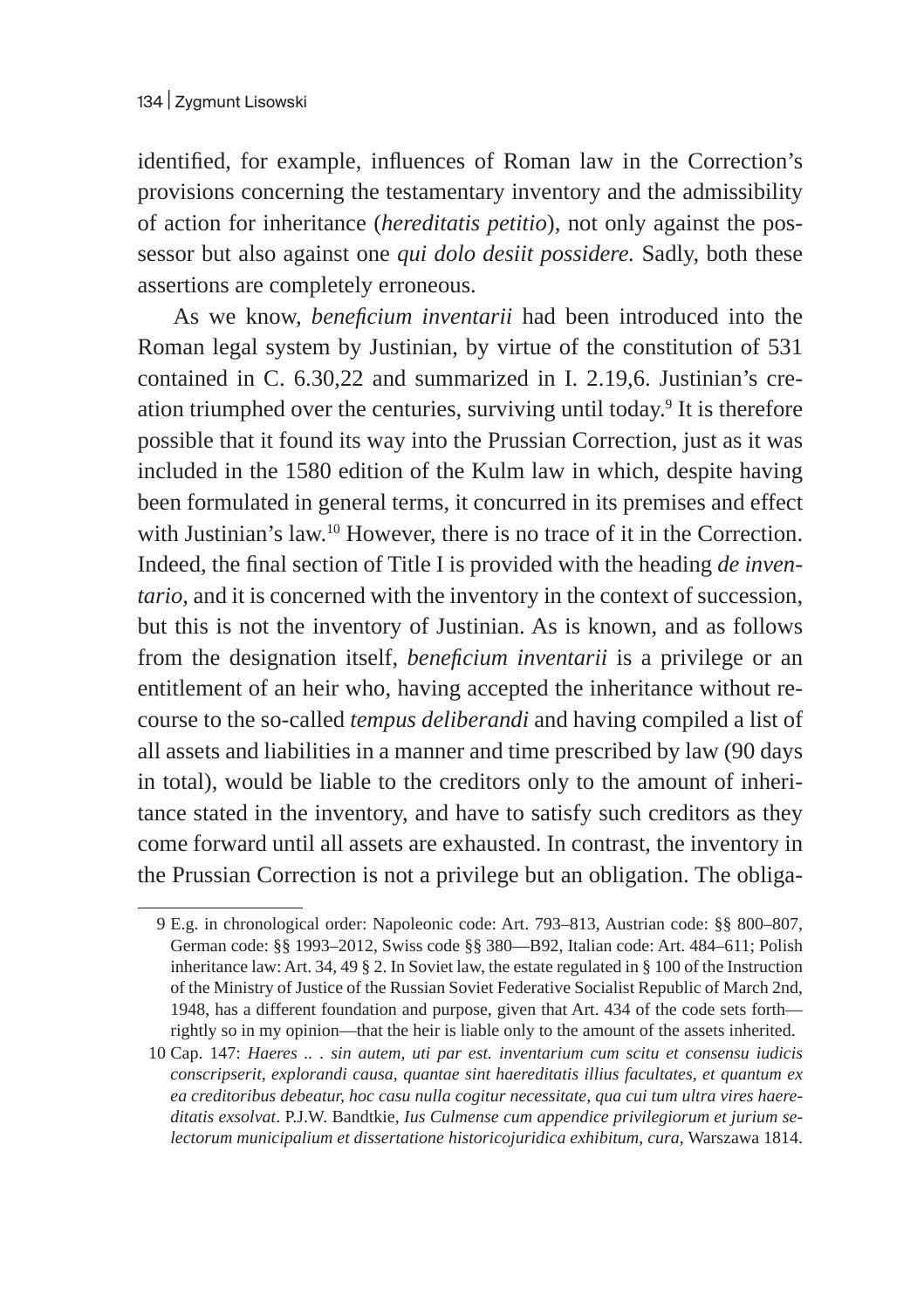tion rests with the one *quicumque haereditatem vel etiam usumfructum possederit*, in other words on the possessor of the testamentary estate.<sup>11</sup> Within four months from succession (*post mortem defuncti intra mensem quatuor*), such a holder should make an inventory (*inventarium facere tenebitur*), for which act they should request the presence of both suitable witnesses as well as heirs, or at least one of them (*testibus fide dignis suae conditionis adhibitis, haeredibusque aut aliquo ex illis vocatis*). Should they fail to discharge the obligation, or the inventory they have made is deemed unreliable (*quod nisi fecerit aut fides inventario habita non fuerit*), they shall be summoned to appear before land court within a peremptory time-limit<sup>12</sup>, where they would confirm under oath that they have made the inventory with due honesty and without seeking to conceal anything (*peremptorium terminum habebit atque ad primam citationem respondere tenebitur, corporaleque iuramentum praestabit omnia bona fide in inventarium a se relata nihilque ex bonis defuncti a se celatum vel celari*). Thus the differences with respect to the inventory in the constitution C. 6, 30, 22 are striking: 1. there, the successor is entitled in a particular manner, here, the holder of the testamentary property is under an obligation; 2. the Justinian inventory encompasses all the active and passive components of the estate, while the inventory in the Correction specifies only the property held by the person obligated to compile the inventory; 3. the time set forth for making the inventory is different, with 90 days in the Justinian Code and 4 months in the Correction; 4. finally, the goals of the inventory differ—there the aim is to protect the heir in case of excessive debt on the estate, while here the objective is to facilitate the determination of its components for the heir. In all fairness, one remark is due regarding the last sentence. The Prussian Correction is not an exhaustive codification. Even in those domains which it regulates, numerous matters are left without

<sup>11</sup> Naturally, I understand that possession most generally, not in the sense of the Roman possession *ad interdicta*, which in principle the user did not have.

<sup>12</sup> On the meaning of *termin zawity* (peremptory time-limit) v. O.M. Balzer, *Przewód sądowy polski*, Lwów 1935, p. 96.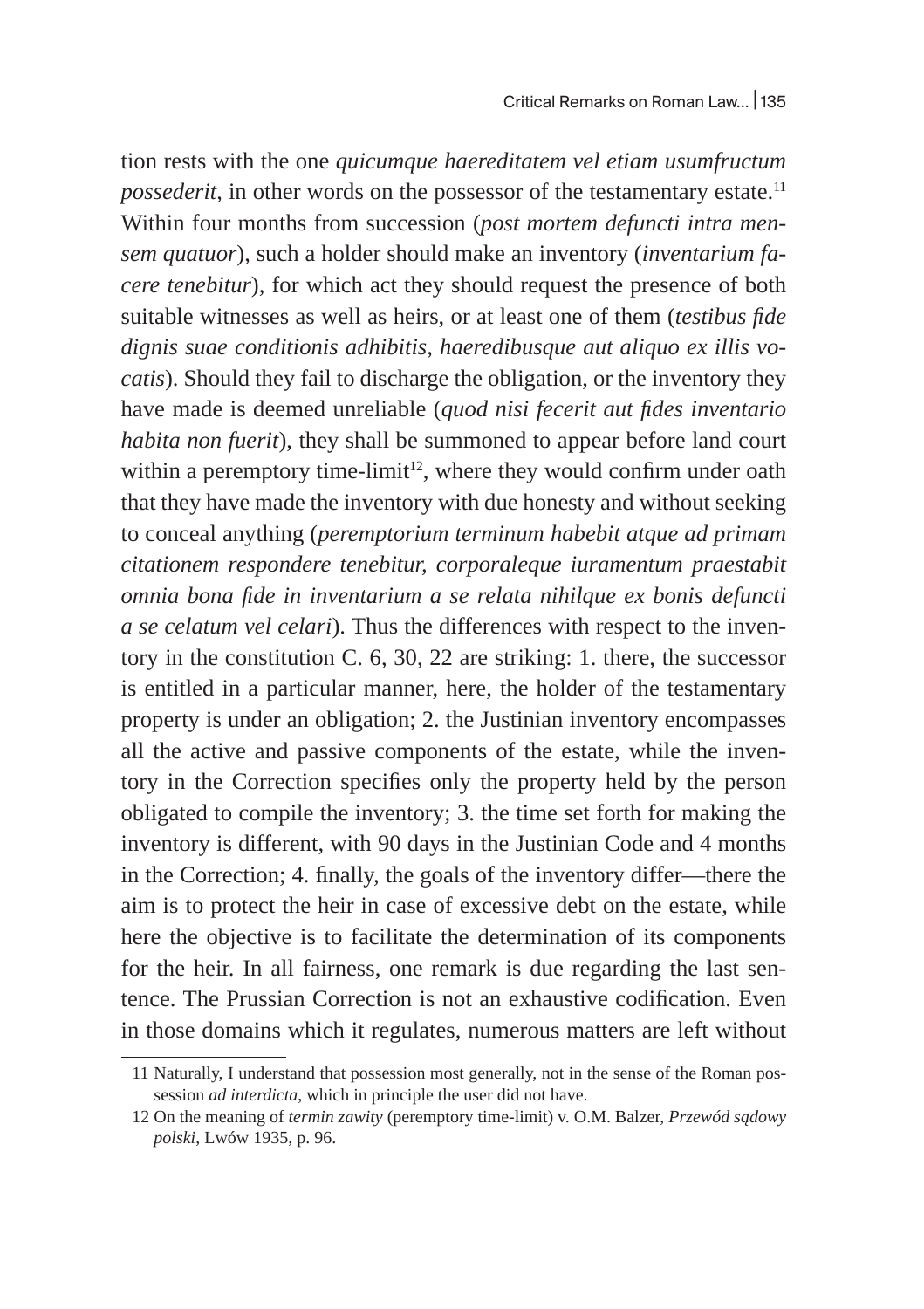pertinent statutory provisions. In the land law of Royal Prussia, the said affairs were no doubt governed by the law of Kulm, in accordance with the charter of 1476. It is therefore likely that the obligation to make an inventory of testamentary property which is imposed on its holder was linked to the heir's exercise of the right which they had been granted under cap. 147 of the aforesaid digest of the Kulm law, and was intended to ease the task of surveying the assets. However, detailed provisions of the 531 constitution do not mention any obligation compelling anyone to aid the inheritor in the task of making the inventory, while it remains unknown whether such obligation had existed in Roman law. It is therefore difficult—even in such a hypothetical, indirect fashion to presume the influence of Roman law. At any rate, the discussed regulation in the Correction does not in itself reproduce the provisions of the constitution C. 6, 30, 22 and cannot therefore attest to the reception of Roman law into that statute.

Much the same is the case with the Roman legal principle of passive locus standi of the possessor or one *qui dolo desiit possidere* upon *hereditatis petitio*, which had allegedly been received into the Correction. This assertion was advanced most likely in connection with Section 6, Title II of the Correction: *de donationibus et testamentis*. However, when the provision is examined more closely, it is easy to demonstrate that it is not at all concerned with the petition of a claimant to the succession against the holder of the estate or with the dispute regarding succession. Its factual state is rather similar to what one finds in Gaius II, 167 i.f.<sup>13</sup> Namely, it is founded on the fact that the heir appointed to the succession renounces it (*si haereditati, in quam debebat succedere, quis renunciaverit, sive filius sive quicunque alius*). In consequence: 1. not having acquired the status of successor they will not be liable for the liabilities of the estate (*ad debita quidem solvenda, aut alia onera haereditatis non tenebitur*); and 2. the estate should be handed over to the creditors so

<sup>13</sup> *Solet praetor postulantibus hereditariis creditoribus tempus constituere, intra quod si velit (sc. heres) adeat hereditatem, si minus, ut liceat creditoribus bona defuncti vendere*.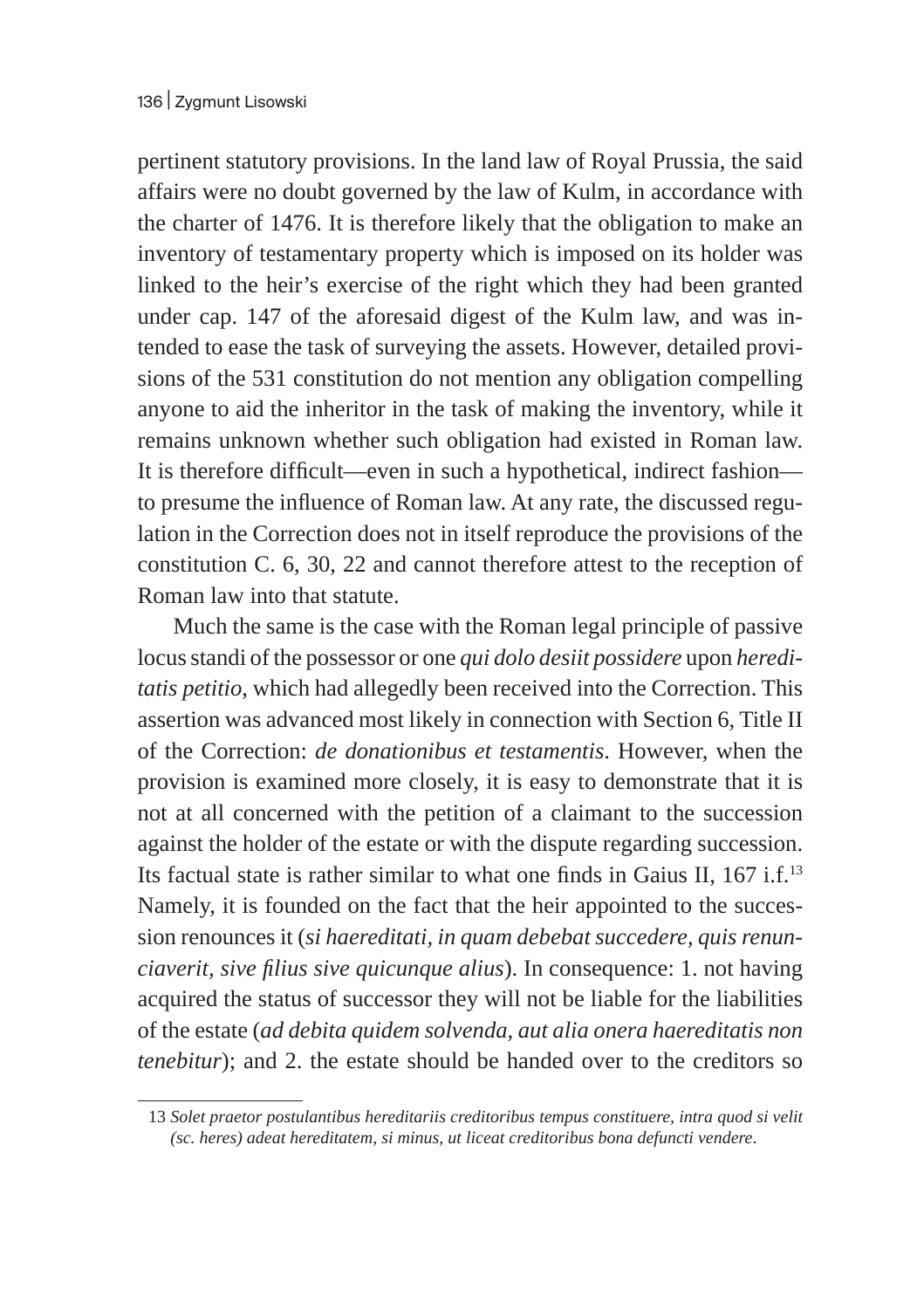that their claims may be satisfied (*bona autem omnia creditoribus dimitiere debet*). However, there may arise the suspicion that the inheritor withholds a portion of the estate. In such a case: *a creditore ad ludicium Terrestre vocatus, terminum peremptorium habebit, in quo corporale iuramentum praestet, nihil ex bonis dejuncti se possidere, aut dolo malo possidere desiisse, quod si praestare recusaverit ac liquidum debitum, quod petetur, fuerit, ad solvendum cogatur*. Thus it is not the successor who becomes the claimant in the dispute, but the creditor of the estate; the would-be successor, as opposed to the holder of the estate, is the respondent; the object of the action is to determine whether the respondent withheld any part of the estate rather than recover the estate and, should the respondent fail to swear that they do not possess any portion of the estate, to award it to the claimant in respect of liquid debt, obviously not exceeding the amounts possessed or the malevolently disposed components of the estate (to use the terminology of the Code of Obligations).<sup>14</sup> The reference to Roman law can only be seen in the application—with a different state of fact at hand—of the principle of liability for property possessed and malevolently disposed, which had in fact existed in Roman law in connection with inheritance claims (cf. D. 5, 30, 20, 6c and 27 pr.).<sup>15</sup> However, the Correction is in no way concerned with a claim against the estate and passive locus standi.

#### **II**

Another untenable proposition is that the Correction's system of succession *ab intestato* derives directly from Justinian's Novels 118 from 543, supplemented in one point by Nov. 127 from 548. The former piece of legislation is known to have introduced order into the tangle of Ro-

<sup>14</sup> The content of the respective provisions in the Correction was accurately reconstructed by P. Dąbkowski, *Prawo prywatne polskie*, vol. II, p. 39.

<sup>15</sup> I ask that Roman law scholars forgive me for not discussing the difference between the time before the contestation of suit and after, and—prior to *litis contestatio*—between the possessor in good and bad faith. The matter is irrelevant to our deliberations.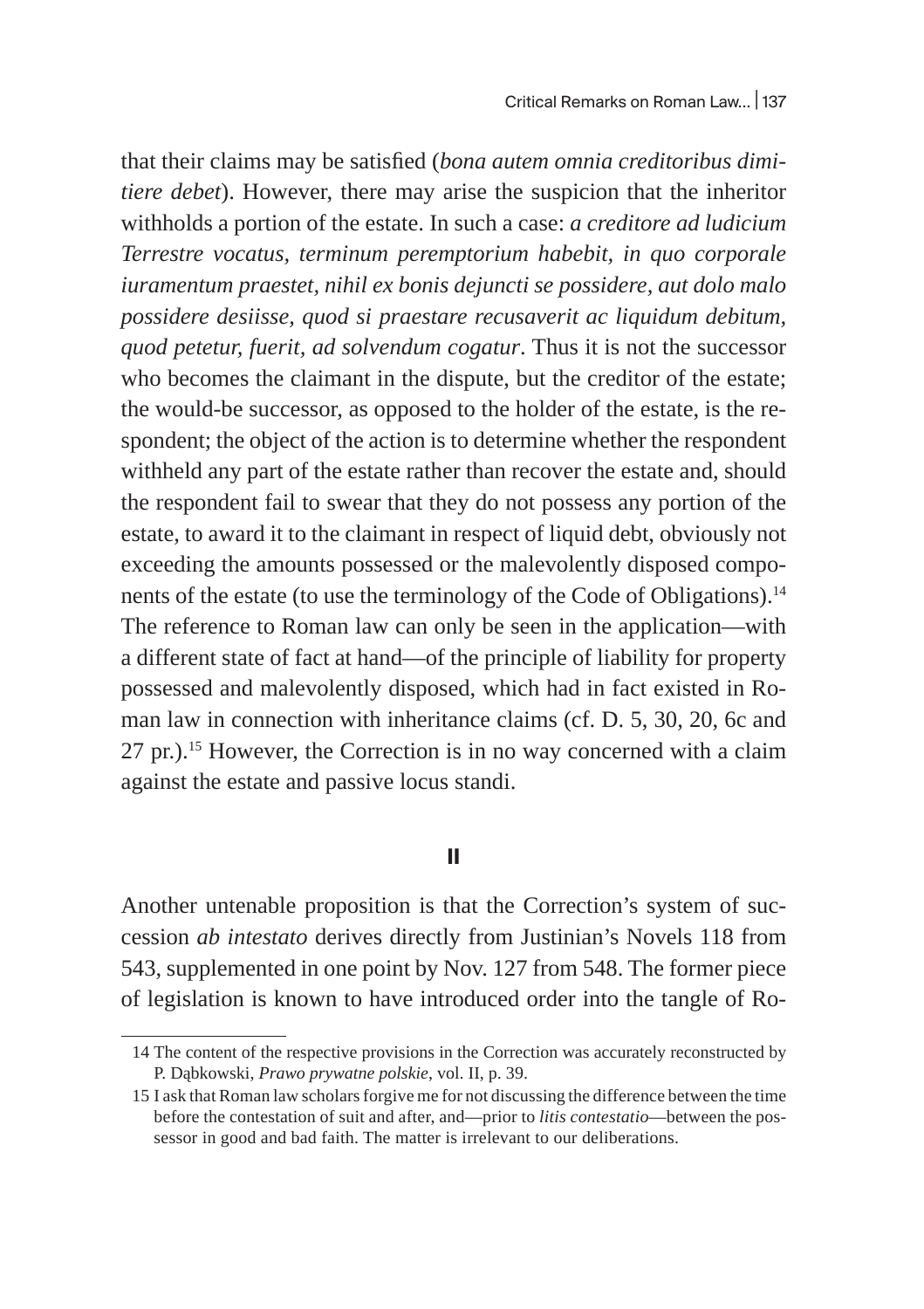man intestate succession, since the Senate's resolutions and imperial constitutions (beginning with Sc. Tertullianum under Hadrian) disrupted the precisely delineated boundary between agnatic *ab intestato* inheritance based on the Law of the Twelve Tables and the praetorian *bonorum possession* which allowed for cognation by granting civil rights of succession to some cognatic relations before civil law successors or on a par with the latter.

Justinian's reform is founded on two principles. First, it utterly abolished any distinction between agnation and cognation and based statutory inheritance law solely on natural, cognatic kinship. The principle is conveyed already in the preface to the Novels<sup>16</sup> (*omnes simul cognationis ab intestato successiones per presentem legern clava et compendiaria distinctione definire*), and stated even more clearly and precisely in c. 4, as follows: *in omnibus successionibus adgnatorum et cognatorum differentiam cessare… atque omnes sine ulla eiusmodi differentia secundum cognationis suae gradum ad cognatorum ab intestato successiones vocare iubemus*. The second principle, also a fundamental one, establishes complete equality of male and female persons in both the paternal and maternal lines with respect to succession law. Here, one should refer yet again to the general formulation in c. 4, which stipulates that: *nullam autem differentiam esse volumus in ulla successione aut hereditate inter eos qui ad hereditatem vocantur masculos et feminas, quos communiter ad hereditatem vocari constituimus, sive per masculum sive per feminam defuncto coniungebantur.* It may be added that the abrogation of differences between men and women in terms of succession was such an important and momentous principle to Justinian that he did not content himself with the just cited general formulation, but reiterated how it applies in each of the four classes, $17$  into which he grouped the consecutive cognates appointed to the succession (c. 1, class I: *neve ulla differentia inducatur utrum masculi an feminae sint*; c. 2. classes

<sup>16</sup> In view of the now fading knowledge of Greek, I provide the text of the Novels in Latin.

<sup>17</sup> The Novels mention only three classes in any case, combining classes II and III (in c.2).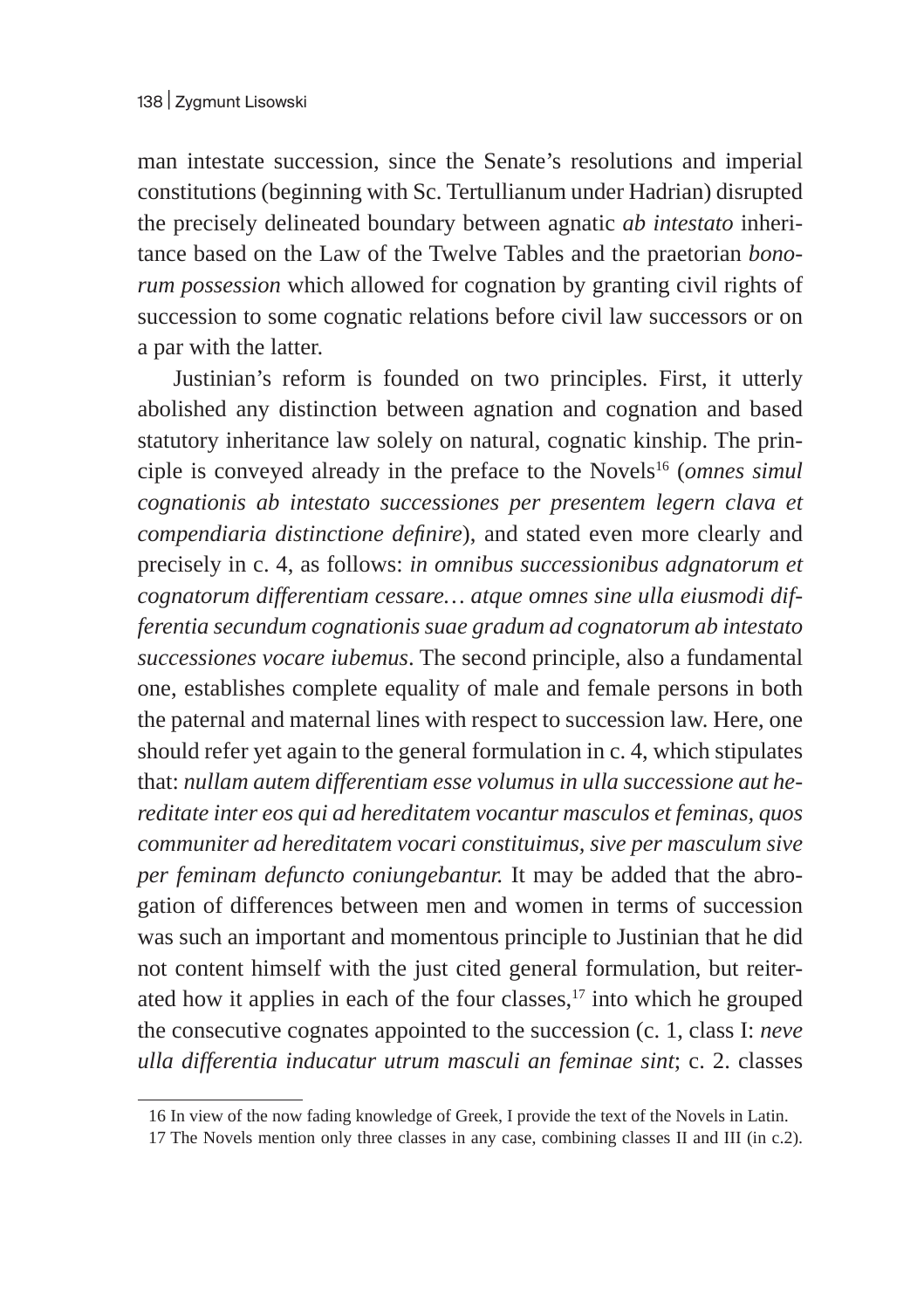II and III: *tam masculos quam feminas, neve ulla differentia inter eas personas observetur utrum masculi an feminae sint*; c. 3. class IV: *sive masculi sive feminae*).

Of those four classes, the first encompasses descendants of all sexes without restriction as to the degree. The inheritance is divided among offspring of the same degree, essentially *in capita*. But there is no exclusion of the more remote by the more immediate one; next to sons and daughters, the issue of the deceased son or daughter is entitled to inheritance for instance; however, they jointly receive and subsequently divide between themselves only such portion of the estate that would have fallen to their parent, had they been alive (succession *in stirpes*). Should there be no inheritors of the first class, the second class succeeds. The latter comprises the ascendants and full siblings of the deceased. Among the ascendants, those of the nearest degree take precedence over those farther removed. Should there be individuals entitled on both the father's and mother's side, the inheritance is divided into two halves (*in lineas*), one of which goes to the paternal ascendants while the other to the maternal ones, who then divide it among themselves as their number requires. This applies if there are only ascendants. Where there are surviving brothers and sisters of the deceased, the estate is divided among the nearest ascendants and siblings *in capita*; also, under Nov. 127, the children of the deceased brother or sister are entitled to a share of inheritance after the deceased ancestor (*in stirpes*). Class III, the least numerous, includes step siblings of the deceased. The offspring of the deceased brother or sister, but not more distant descendants, inherit with the siblings, *in stirpes* of course. Finally, in class IV, all more remote collaterals are called to succession, without restriction as to the degree, but with the exclusion of the more distant degree in favour of the nearest of kin.

The reason why I have recalled the foundations and the system of the Justinian succession so extensively and in such a textbook fashion is to make it easier to demonstrate how vastly it differs from *ab intestato* succession in the Correction when the two systems are compared.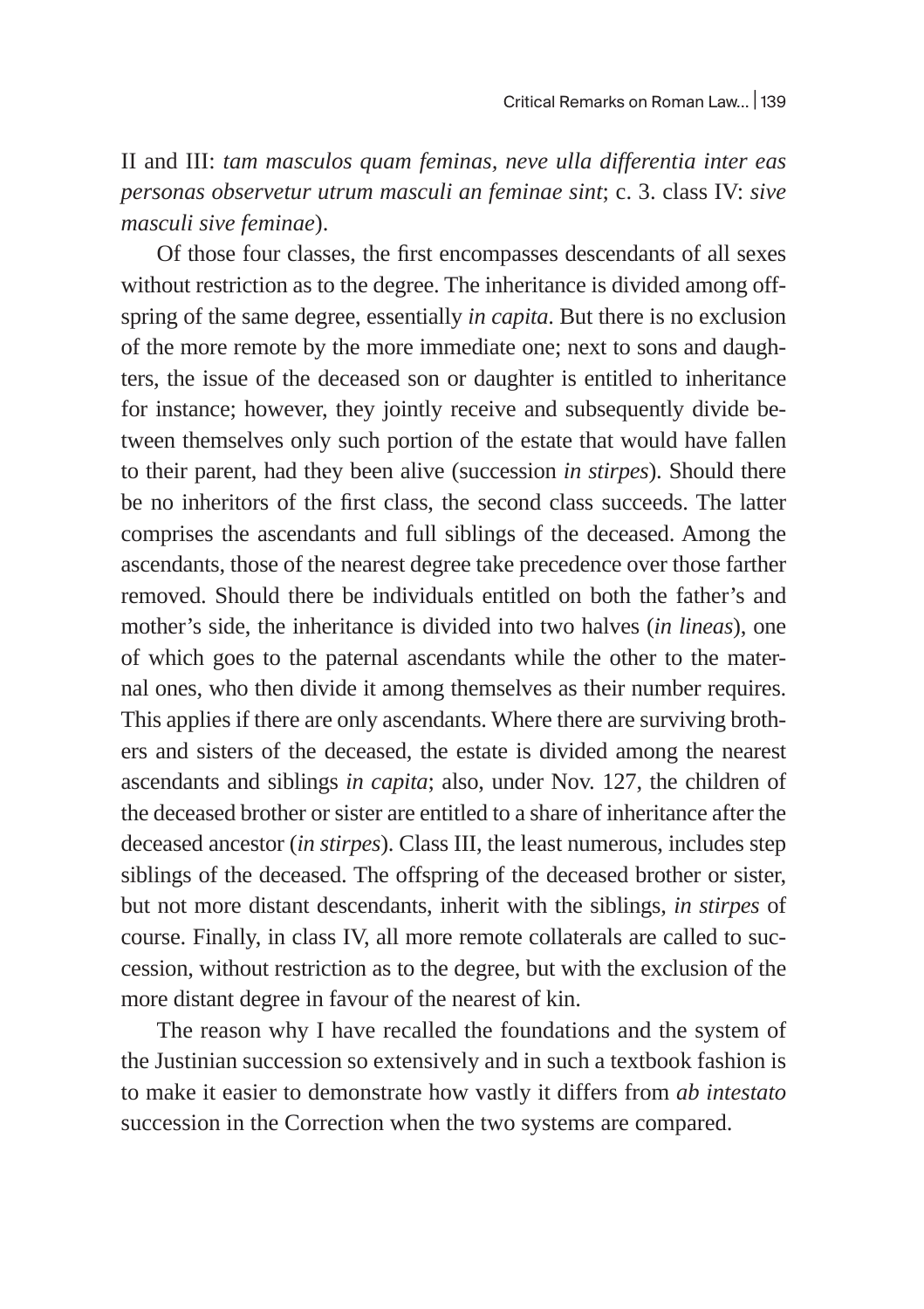Namely, with respect to the fundamental elements of the system, provisions of the Correction relating to the succession of collaterals still embrace the distinction between agnatic and cognatic kinship, which Justinian had abolished, though not in the sense of kinship based on paternal power, present or past, but in the sense of kinship in the male and female line, on the spear and distaff sides. Then, most importantly and in stark contrast to the absolute equality of men and women with respect to succession rights which Justinian had so forcefully emphasized, the Correction considerably disadvantages the female sex with respect to males. Even the first sentence of Title I, *de successionibus*, leaves no doubt in that matter. It reads as follows: *In quaecunque bona, tam mobilia, quarn immobilia, si filii supersint, aequis sortibus filii tantum succedant: masculis deficientibus, filiae*. Thus, if the decedent leaves sons, daughters are entirely excluded from succession, being solely entitled to a dower. If it had not been established or paid by the parents, this should be done within a year and six months by the brothers inheriting after the deceased, with the assistance of two relatives in the paternal line and two in the maternal as well as two lay magistrates appointed by the land court (*quae — sc. dos — nisi a parentibus assignata fuerit, per fratres et duos proximos ex parte patris, et duos ex parte matris, duosque Scabinos Terrestres illius districtus, in quo habitabunt, per ludicium Terrestre electos, intra annum et sex menses assignari et constitui debebit*). In this case, the nature of things—as it is with every obligation resting on a person—may give rise to two possible outcomes. The brothers may fail to discharge the obligation in the designated period of time; then and only then can the sisters come into inheritance after the deceased parent (father or mother) on a par with their brothers (*portiones suas una cum fratribus aequo iure in paternis, quam maternis bonis habebunt*). Most often however, acting in their own interest, brothers will not neglect to establish a dower for the benefit of their sisters. Consequently, the daughters will have no rights to succession, not only after parents but also all ascendants in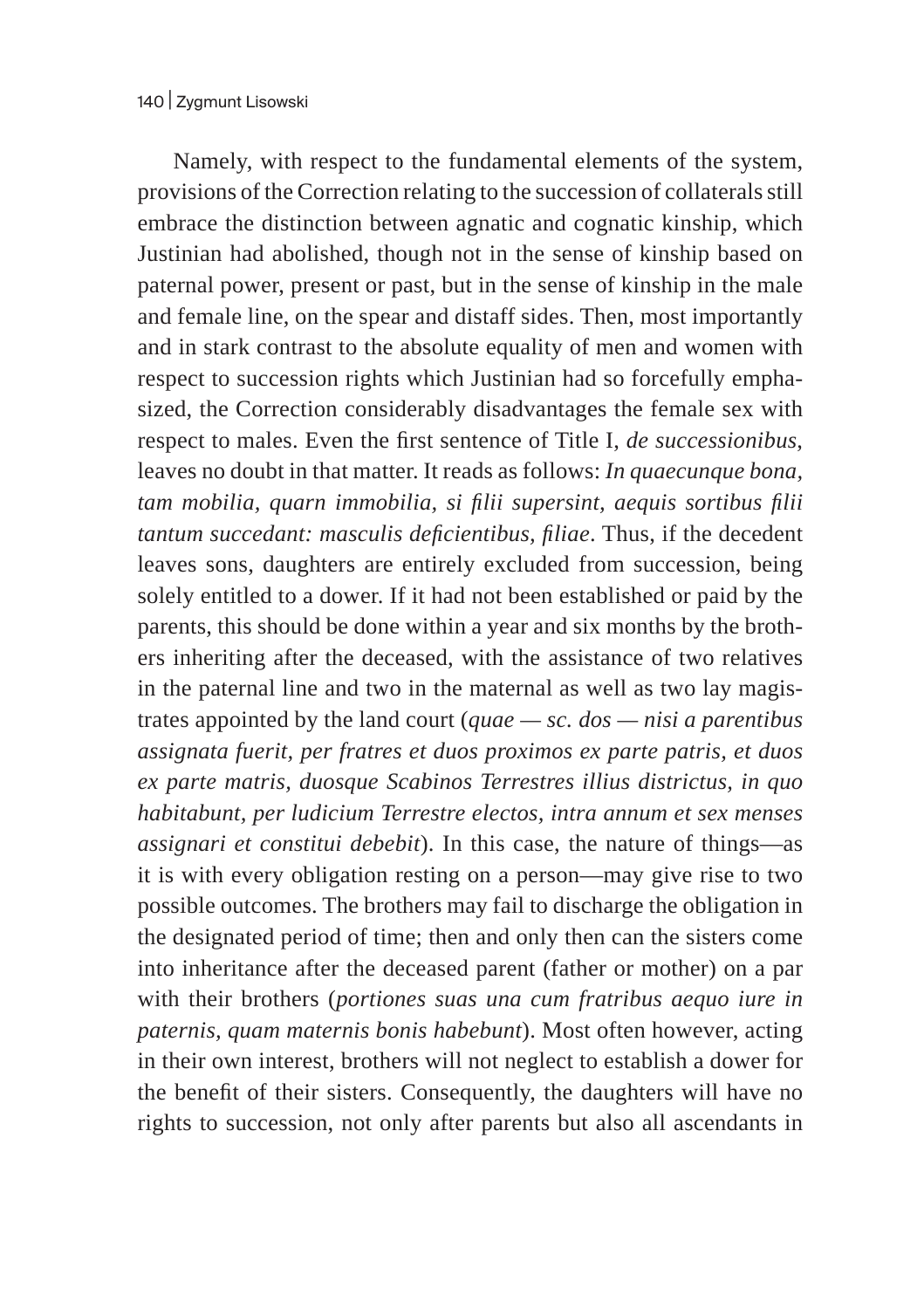general (*Dote autem ita illis assignata, nullum ultra eam sibi ius haereditarium, in bonis paternis vel maternis, aliorumve ascendentium … vendicare poterunt, licet nulla eo nomine renunciatio facta sit*). What is more, where a succession after a deceased brother is concerned, dowried sisters will neither be entitled to claim increase of the endowment, nor to succession after him, unless no brother of the decedent or none of their male offspring survive (*nec ut dos ratione decedentium fratrum sibi augeatur o fratribus petere, sed illae sortes fratrum steriliter decedentium, ad fratres solos, aut fratrum masculini sexus liberos, qui supervixerint, pleno iure devolventur*). Only when all brothers of the deceased had died before him without issue can the sisters or possibly their children inherit after him (*quod si fratres omnes steriliter décédant, sorores earumque liberi in stirpes in bonis succedent*). Finally, women's rights are also restricted in favour of other collaterals, as they can succeed together with brothers only after sisters and female kin, but have no rights of succession after agnatic relatives (*sororibus itidem amitis*, <sup>18</sup> *materteris, avunculis, aliisque cognatis, non tamen patruis vel patruelibus aliisque agnatis una cum fratribus sorores earumque successor es in stirpes itidem succedent*). This basic rule which handicaps women in the event of intestate succession is evinced in the Correction for all classes of successors, just as in Justinian's legislation the reverse principle of equality of both sexes applies to all classes of successors.

Four such classes are distinguished in the Correction, just as had been done in Justinian's law. The first—again, as in Justinian's law—encompasses descendants of the first or more remote degrees, with an essential division of the estate *in capita,* whereas *per stirpes* mode is employed only when next to descendants of a certain degree there are children of one of those, who may succeed as their parent had predeceased the decedent. However, unlike in Justinian's regulations, class II does not com-

<sup>18</sup> An evident mistake must have occurred in the statute, since *amita,* father's sister, may be female, but is not a relative on the distaff side.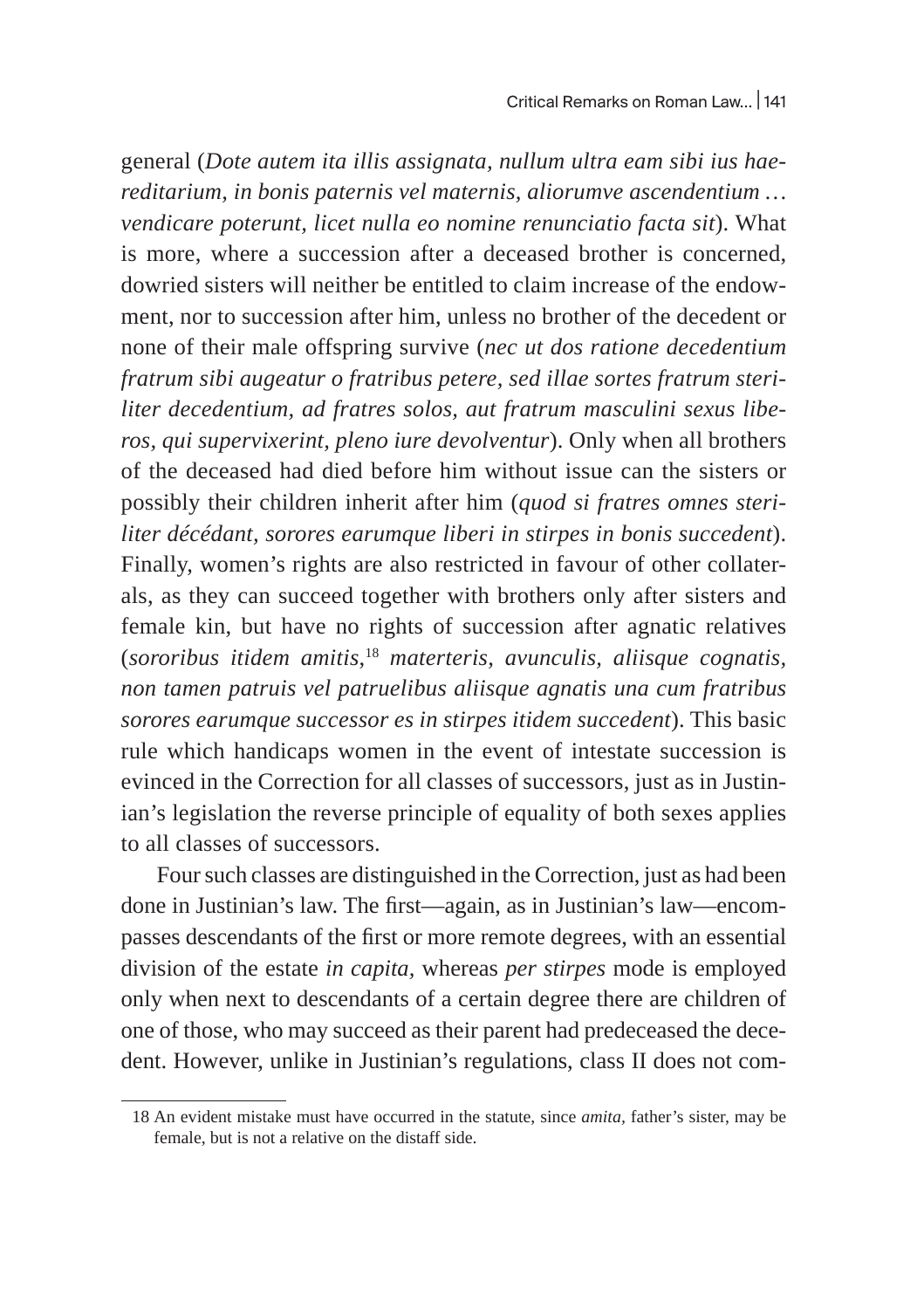prise siblings and ascendants but siblings exclusively, again with a division *per stirpes,* where next to brothers or sisters succeeding by way of exception there are the inheriting children of the deceased brother or sister. Ascendants, in accordance with the sequence of degree, are included only in class III. Given that the statute does not specifically provide in that respect, it should be surmised that in this case—in contrast to Justinian's law—division *in capita* will invariably ensue. If the decedent also left no ascendants, more distant collaterals—other than siblings—become entitled to succession. The range of persons entitled to inheritance in this class IV is not restricted, just as Justinian would have it, but unlike in the Novels, near degree of kinship does not mean exclusion of the more remote ones: next to relatives of a certain degree the issue of a relative of the same degree who had died earlier may inherit as well; naturally, division *in stirpes* would then apply.

If one is willing to draw final conclusions from that comparison of the two systems, one will inevitably have to state that the purported influence of Justinian's legislation on the Correction is hardly in evidence. The fundamental principles governing the entire order of succession in both systems are diametrically different (the equal rights of men and women in Justinian, the disadvantaged position of women in the Correction; solely cognation in the Justinian Code, the distinction between agnation and cognation in the Correction). In the Correction, the composition of persons entitled to succession in classes II and III differs from what had been adopted in Justinian's law. Also, the Correction approaches the range of entitled collaterals in a different manner (the possibility of division *in stirpes*) than Justinian's regulation had done. It is only the division of inheriting persons into four classes which may be surmised to have been derived from the Novels and modelled on it, but was any model required there at all? After all, when one grants the right to succeed to the descendants, ascendants and collaterals, whilst distinguishing the siblings in the latter group—as the nature of things dictates—the division into four classes is an inevitable outcome, is it not?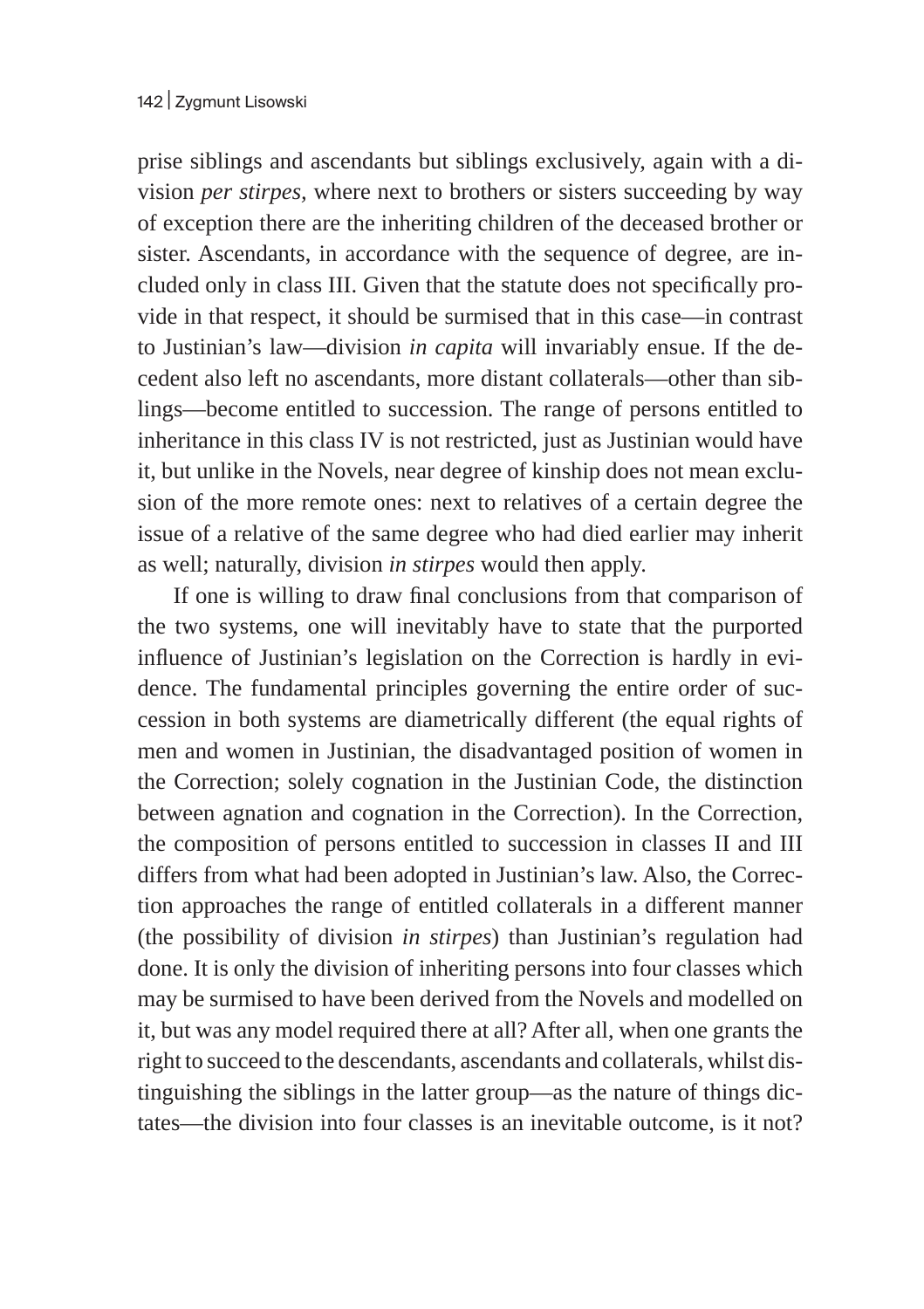**III**

It is a prevailing notion in the scholarship that testaments were introduced into the Polish legal system from Roman law through the intermediary of the Church.<sup>19</sup> There are no grounds to suspect that Royal Prussia was any different in this respect. If one adopts that explanation of the origin of last will dispositions, then it should also involve the principle of their revocability until the death of the testators, a rule which, as I have already stated, is expressed in the Correction by means of a purely Roman, general formula. Given the unambiguous wording of the statute, one can hardly disagree that despite its origins, the content of the testament according to the Correction departs from the Roman norm, as it may only contain dispositions pertaining to chattels while clearly excluding immovable property (*testamenta, autem de bonis mobilibus quibuscunque, non autem de immobilibus . . . condere liberum erit*, Title II, 2). The contention or, to put it more cautiously, doubt may arise only when one embarks on an examination of forms of last will dispositions. Namely, it has been said that in the Correction, the three admissible forms of testator's expression of their will correspond closely with the three forms of Justinian's: *testamentum tripertitum, apud acta conditum, principi oblatum.* Let us then discuss them individually. Justinian refers (I. 2, 10, 3) to the a written private testament of his period as *testamentum tripertitum*, since in his opinion it constitutes an amalgamation of three elements: civil law, which required *uno contextu* the presence of witnesses summoned to the drafting of the will, imperial constitutions which prescribed that the testament be signed by the testator and the witnesses, and praetorian law, which stipulated that seals of the signatories need to be affixed to the testament and the number of necessary witnesses established for the document to be valid, of whom there should have been seven. A written testament in the Correction also

<sup>19</sup> See P. Dąbkowski, op.cit., vol. II, p. 67ff., S. Kutrzeba, *Relazioni fra l'Italia e la Polonia*, Rome 1936, p. 71; from earlier authors, see P.J.W. Bandtkie, *Prawo prywatne polskie*, 1851, p. 335.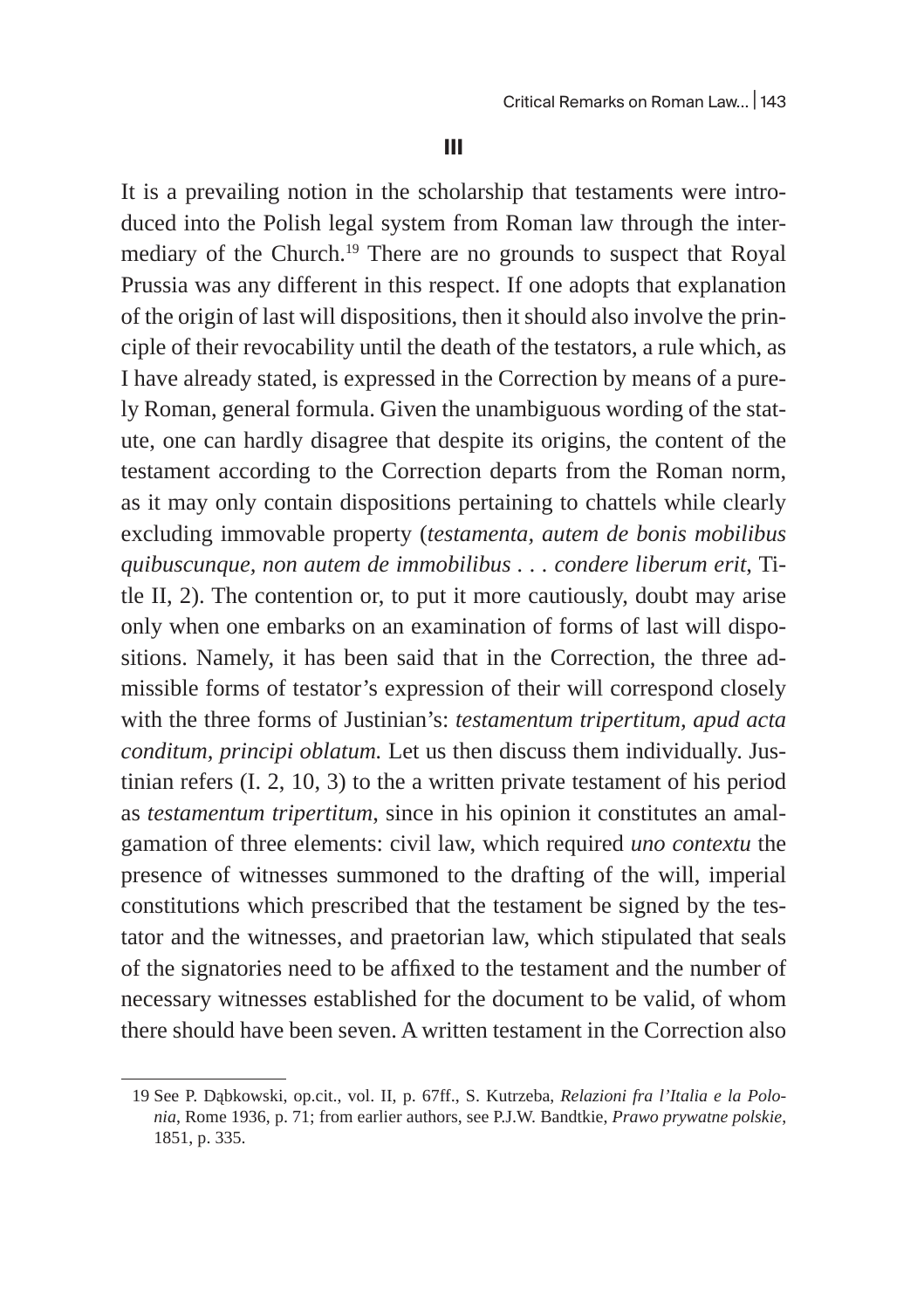requires the signatures and seals of the testator and the witnesses, but the number of the latter is reduced to three (Title II, 33). If, therefore, one of the *partes* of that three-partite testament of Justinian's is lacking in the Correction, then both testaments can hardly be deemed identical, and the testament in the Correction be qualified as a *tripertitum.* Other than that, the remaining components of that form of testament are perfectly obvious. Namely, it is natural that the testator and the witnesses have to sign the drafted will and, in accordance with the custom at the time, affix their seals. A model for such a straightforward form does not have to be sought elsewhere.

The second form of testament defined in the Correction is a declaration of will made before a court followed by its being entered into court records (*si etiam in iure id testator facere maluerit, integrum illi erit, ad acta quaecunque authentica ultimam voluntatem suam disertis verbis profiteri atque in acta referendam curare*, Title II, 3). It cannot be denied that it is thoroughly analogous to the Roman testament *apud acta conditum* (C. 6, 23, 18; 19, 1, cf. D. 28, 4, 4). Still, having noted the analogy, it has to be remembered that the Middle Ages in Poland saw the widespread practice of recording various uni- and bilateral legal acts—testaments in particular—in court books. The custom existed both in land law and, to an even greater degree perhaps, in municipal law, $20$  while the Prussian nobility had for over a century (since 1476) been subject to the municipal law of Kulm. It is custom rather than Roman law which should be seen as the source of that form of testament.

Finally, there is the third form, whereby the testator deposits their sealed testament—signed and with their seal affixed—with the court for safekeeping (*testamentum sua solius manu subscriptum et sigillo obsignatum, clausum ad eadem acta offerre; cuius oblationis et traditionis actus, actis Officii inscribi debet*, Title II, 3). Undoubtedly its equivalent

<sup>20</sup> See S. Kutrzeba, *Historia źródeł dawnego prawa polskiego*, vol. I, Lwów–Warszawa– Kraków 1925, p. 53 ff., 140; for municipal books vol. II, p. 252 ff., regarding the testament specifically see P. Dąbkowski, op.cit., vol. II, pp. 82, 407.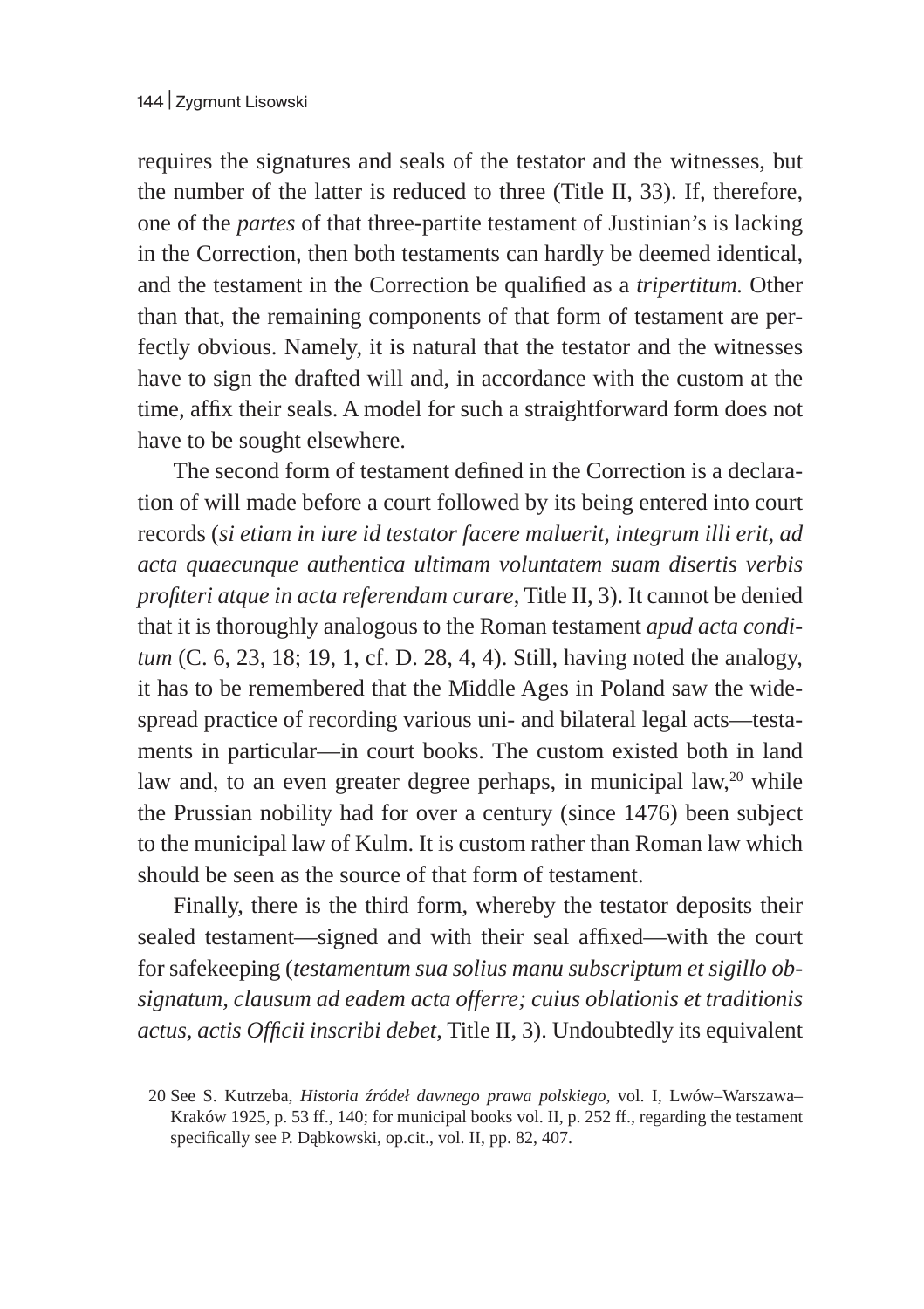is the Roman testament *principi oblatum* (C. 6, 23, pr. 1). Whether the former is genetically linked to the latter may be difficult to prove in my opinion, but to argue successfully to the contrary would be just as hard.

#### **IV**

Roman law is also the alleged source of guardianship over women for which the Correction provides. At the same time, it is unclear whether the assertion was advanced with respect to the institution as such or its specific formulation. As for the first possibility, one should immediately counter it with a rebuttal, since lack of legal autonomy of women, that is their being hindered in legal life by virtue of subordination to a more or less extensive power of men is a phenomenon which emerged in numerous legal systems at some stage of development. Already Gaius, discussing Roman *tutela mulierum,* which he contrasted with the relationships among the peregrini, could not deny that after all *plerumque*  quasi in tutela sunt, ut ecce lex Bithynorum<sup>21</sup>, si quid mulier contra*hat, maritum auctorem esse iubet aut filium eius puberem* (Gai. I, 93). In Attic law, statutory tutelage over a woman is exercised by her *κύριος*: father, husband, alternatively brother or paternal grandfather, and it is widely assumed that a similar arrangement functioned in other legal systems of ancient Greece.<sup>22</sup> *Κύριος* as a woman's guardian also exists in the law of Greco-Roman Egypt, as may be reconstructed from Greek papyri.23 The fact of women being subject to custody can be determined in the law of the Sixth Dynasty (2625–2475 BCE). 24 The Old Germanic *mundium* over women may be mentioned as well, as an institution that is well known to historians of law.<sup>25</sup> Those several examples, cited com-

<sup>21</sup> A country in north-western Asia Minor.

<sup>22</sup> P. Lipsius, *Das attische Recht und Rechtsverfahren*, Leipzig 1905–1915, p. 482 ff., 520, 534 ff.; Taubenschlag, *Vormundschaftsrechtliche Studien*, 1915, p. 69 ff.

<sup>23</sup> Taubenschlag, *The Law of Greco — Roman Egypt*, vol. l, p. 128ff. and *Archives du Droit Oriental*, vol. II, p. 293 ff.

<sup>24</sup> Pirenne, *Histoire des institutions et du droit privé de l'ancienne Egypte,* vol. III, pp. 351–353.

<sup>25</sup> R. Hübner, *Grundzüge des deutschen Privatrechts*, Leipzig 1930, p. 71 ff.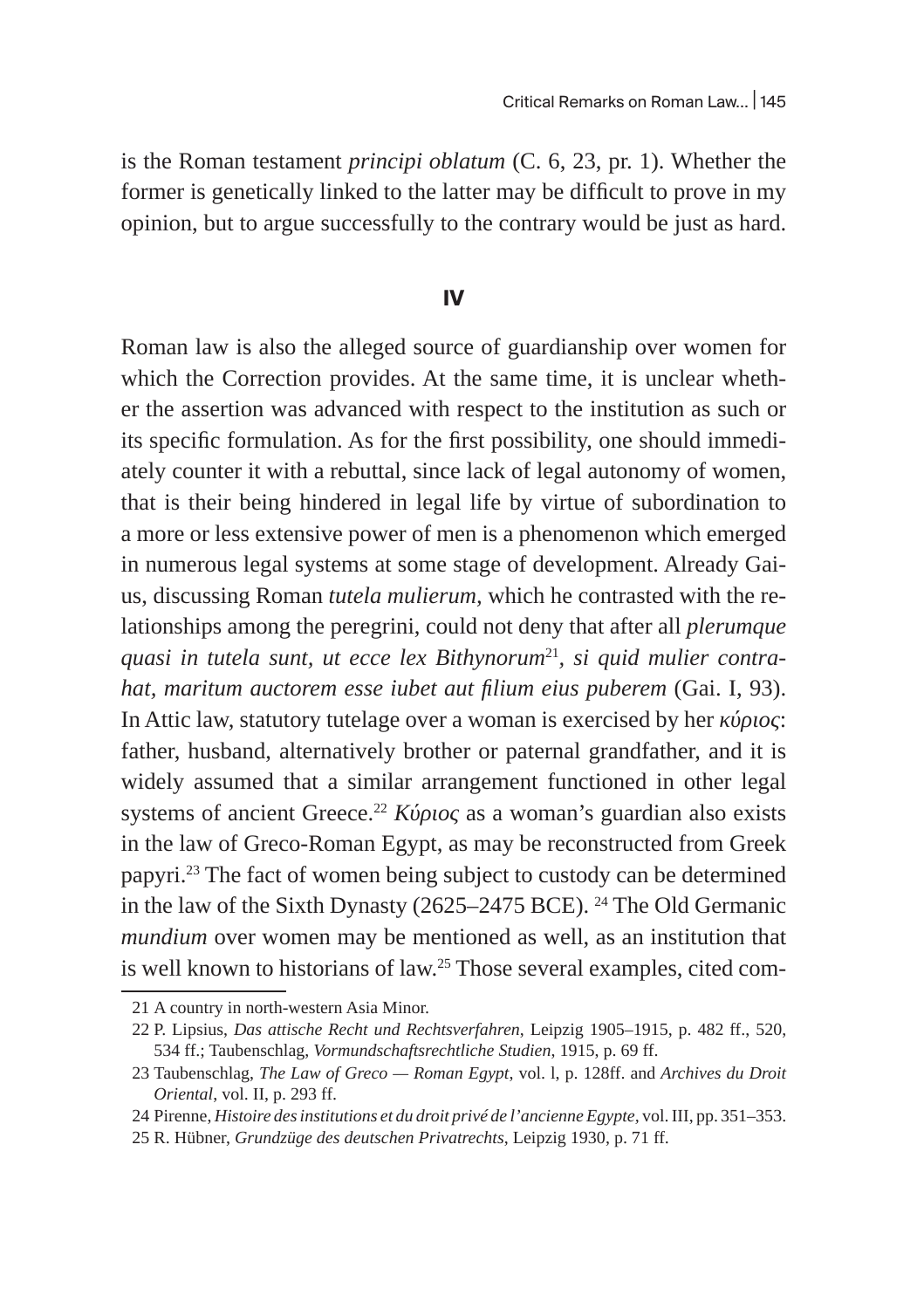pletely at random, suffice to warrant the conclusion that just as tutelage over women developed without the influence of Roman law in Old Egyptian, Attic, Bithynian or Germanic law, Polish law, including the Correction, did not need to rely on a foreign model to subject women to certain restrictions in legal life.

It is therefore very likely that the purported influence of Roman law was identified in the specific framework of the tutelage of women established in the Correction. Still, the view is also seriously dubious. In order to substantiate it, one should recall—in a general outline the pertinent norms of Roman law.26 When did a woman as such need a guardian in Rome? Only upon the end of puberty and attainment of autonomous legal status, *sui iuris.* She was not *sui iuris* as long as she stood under the power (*potestas*) of the father or grandfather or when in a *cum manu* marriage—while it remained valid—she became subject to her husband's control (*manus*) in one of the ways which resulted in such a status. Thus, in no case could the power of the husband and that of a tutor (*tutela*) be simultaneously in effect with respect to one woman. Also, whilst remaining under continual tutelage for as long as it endured, a woman *sui iuris* could by no means be subject to curatorship (*cura*), even though there may have been reasons to establish such custody, such as being a spendthrift or suffering from a mental illness. Hence the power of the husband and the power of the guardian, the tutelage of the tutor and the custody of the curator were mutually exclusive terms where women were concerned. One could be appointed for guardianship based on one of the consecutively considered titles: designation in the testament of the father or husband, agnatic kinship and, from a certain period onwards, appointment by authority. In the classical period, the guardian of a woman did not manage her property; the woman administered her estate on her own, and only some of the actions required the sanction (*auctoritas*) of the tutor (Gai. I, 190, Ulp. XI, 25, 27). Already at an early stage, the guardianship of agnates proved the sole viable option,

<sup>26</sup> Cf. Kozubski, *Opieka nad kobietami w prawie rzymskim*, Kraków 1922.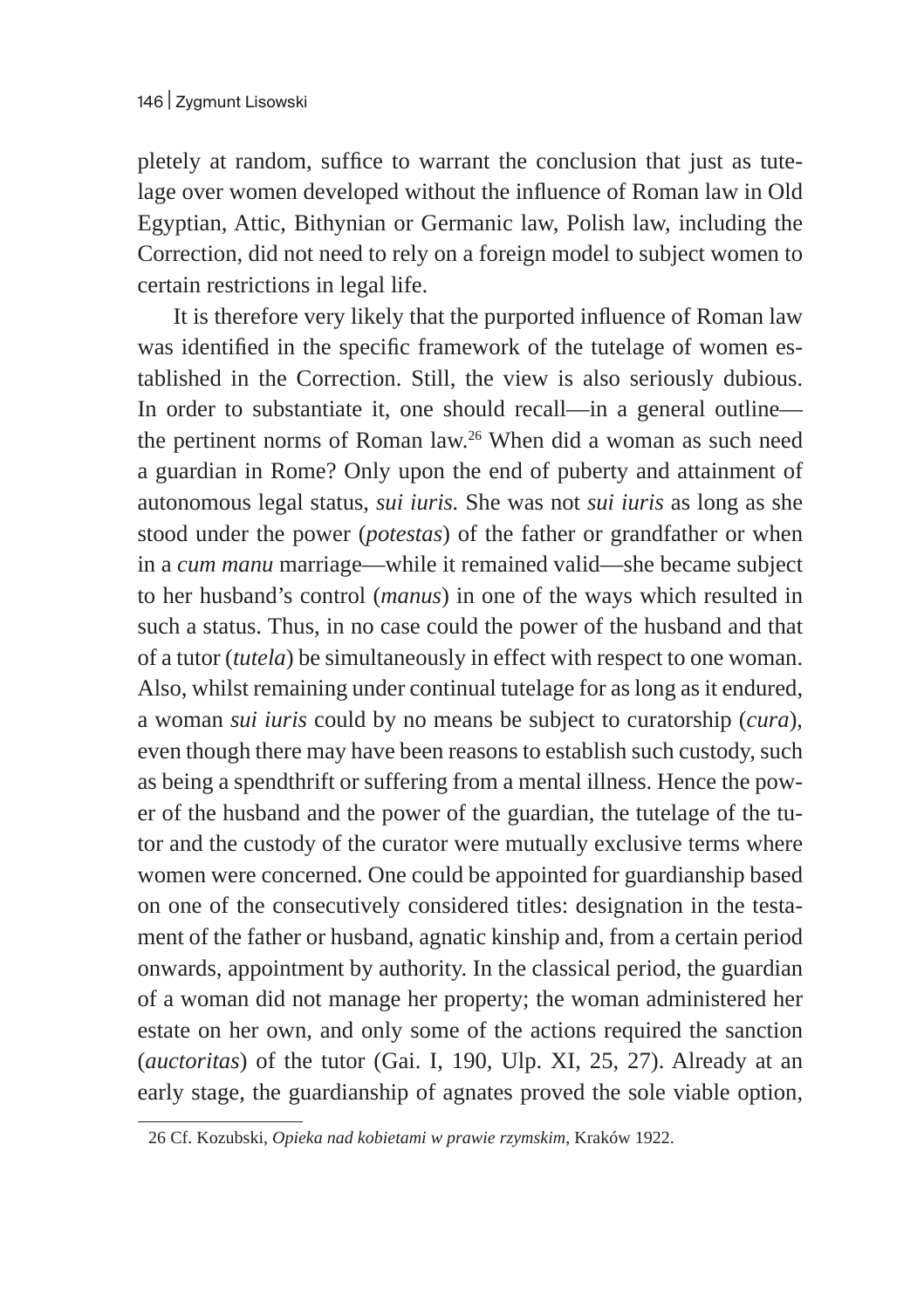as according to the account of Gaius (I, 192) they were the only ones who could not be compelled to grant *auctoritatis.* However, that type of tutelage is also the first to disappear. With respect to free-born women it was abolished as early as mid-first century by *lex Claudia,* which meant that henceforth they would only have guardians appointed under a testament or decree of the authorities. The significance of the latter modes of guardianship gradually diminished as well, disappearing ultimately in the Theodosian code $27$ , not to mention Justinian's codifications, where the excerpts from legal writings collected in the Digests were meticulously purged of any mentions of them.

How does the above compare with the norms contained in the Correction (Title III, 20) which are alleged to have had Roman provenance? It sets forth that women are always subject to another's power, but that power combines *tutela* and *cura (mulieres in aliena tutela et cura semper sint).* The statute further draws a distinction between unmarried women, referred to as *filiae familias*, and married ones. That peculiarly called authority over unmarried women is to be exercised by fathers, and upon their death by adult brothers; where there are no such brothers, the power should be assumed by agnates, and in their absence by the nearest cognates (*et filiae familias quidem in parentum aut fratrum, si adulti sint, tutorumve agnatorum, vel iis non existentibus cognatorum*). However, the statute does not specify what the *tutela* and *cura*  of an unmarried woman consists in, nor does it determine the scope of rights of the guardian. Only through *argumento a contrario* applied to the sentence discussed below can one infer that unmarried women were completely deprived of the right to dispose of their property, as the latter was entrusted solely to the person who held the custody of the woman. The position of married women is regulated even more perfunctorily. It is with only one single sentence that the statute grants women the capacity to dispose of their property with the consent of the husband and

<sup>27</sup> With the probable exception of Constantine's constitution C. Th. 3, 17, 2, discussed by Taubenschlag, *Vorm. Studien*, p. 84.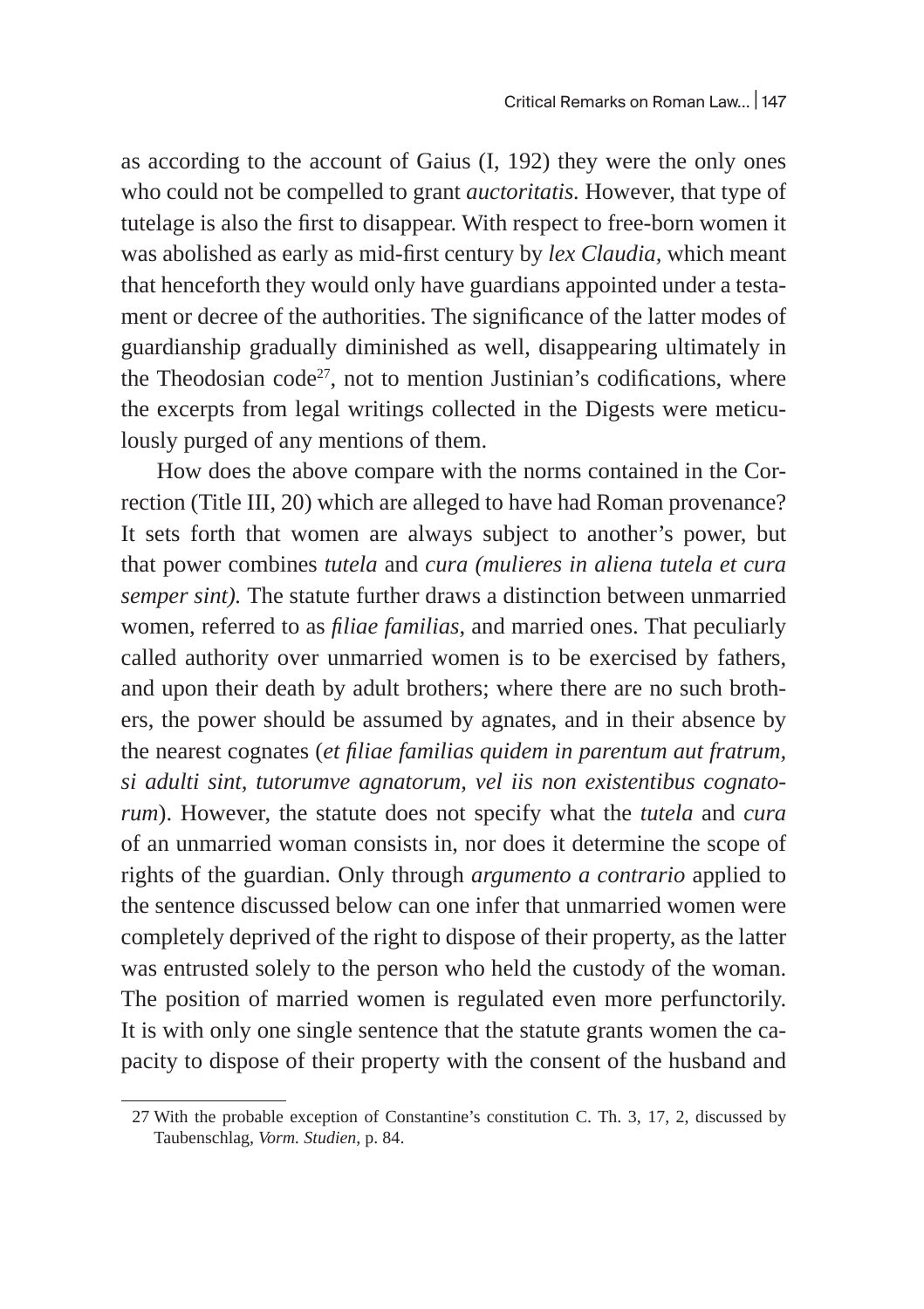with the guardian in attendance (*uxores cum maritorum consensu, tutore adhibito, liberam desponendi habeant facultatem*). As for the question which immediately arises here, namely of whether the guardianship of married women involved the same persons who held it with respect to *filiae familias—*within the meaning of the Correction—the statute does not provide an answer. It merely follows that a married woman who personally disposes of her property must have two supervisors while doing so: the husband and the guardian.

There is no need for a detailed recapitulation of that comparison between Roman norms and the norms in the Correction to warrant the conclusion that the latter differ utterly from the former. Although provisions of the Correction do contain certain Roman notions and terms, they are curiously mixed and peculiarly employed. *Filia familias* is not a daughter remaining under her father's authority, but an unmarried woman; the power of the father over his daughter is not *potestas* but *tutela et cura*; the same terms, mutually exclusive in Roman law, serve to define the rights of the guardian; relatives appointed to guardianship also include kin in the female line, the cognates; the validity of decisions relating to the property of a married woman require the consent of the husband and the participation of the guardian. Finally, the Correction refers to only one of the three types of guardianship distinguished by the mode of appointment, which was also the first to disappear in Rome. Thus one can hardly speak of the provisions of Roman law on guardianship of women having been adopted in the Correction.

At this point, another observation suggests itself. Today, direct information concerning the guardianship of women in Rome is derived chiefly from Gaius' Institutes and the so-called *Regulae* of Ulpian's. As is known, the Veronese manuscript of the Institutes was discovered in 1816. Previously, one had only known the Visigothic synopsis of the Institutes, where guardianship of women is not mentioned at all. Admittedly, Ulpian's *Regulae* were published in 1549 by du Tillet from a manuscript which went missing and was later rediscovered only by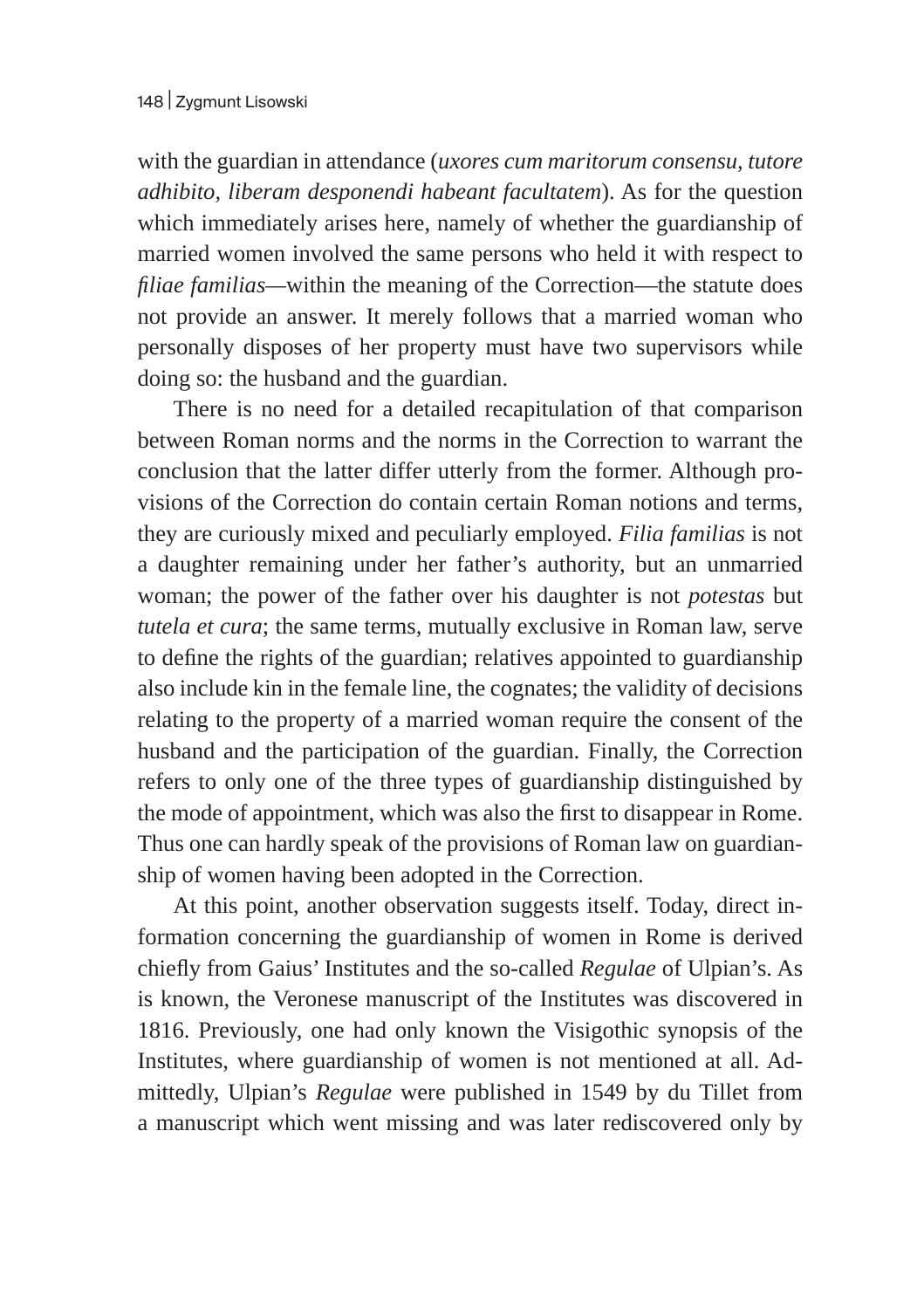Savigny.<sup>28</sup> It was used by Cuajcius, Heidenstein's contemporary (1522– 1590), who took advantage of it as a source in his disquisition concerning the guardianship of women.<sup>29</sup> On the other hand, Cujacius's frequent adversary—Donellus (1527–1591), who paid less attention to the historical development of Roman law to focus on its systematics instead, never mentioned that guardianship in his writings. And Heidenstein was not Cujacius, after all. With all due respect for his studies in Padua, one cannot overlook the fact that the knowledge of private Roman law among average students of Bologna or Padua was based primarily on Justinian's collections which provided a basis for the scholarly work of glossators and, often indirectly through glosses, commentators as well. Also, we must not forget that the time when the Correction was drafted was the heyday of humanism, when the speeches and writings of Cicero and Livy's History were part of the usual reading of an educated person. It has to be admitted that even before the discovery of Gaius and the possibility of perusing Ulpian's *Regulae* one had been able to read—in general terms—about the legal dependence of women and their being subject to guardianship both in Cicero (pro Murena 27: *mulieris omnis propter infirmitatem consilii maiores in tutoris potestate esse voluerunt*),<sup>30</sup> and in Livy (in Cato's speech of 195 in defence of *legis Oppiae: maiores nostri nullam ne privatavi quidem rem agere feminas sine tutore auctore voluerunt, in manu esse parentium, fratrum, vivorum,* 34, 2).<sup>31</sup> Without doubt, it was Cicero that the contemporaries

<sup>28</sup> P.F. Girard, F. Senn, *Textes de droit romain*, 1937, p. 401 f.

<sup>29</sup> See e.g. in the Neapolitan edition from 1722 *Observationum et emendationum*, liber VII, cap. XI (vol. III, col. 172/3), liber XXII, cap. XX (vol. III, col. 648); *In libros 9 responsorum Julii Pauli*, vol. VI, col. 555/6.

<sup>30</sup> The tutelage of women, *auctoritas tutoris* in particular, is mentioned by Cicero in several other speeches; *pro Caecina* 25, 72: *quod mulier sine tutore auctore promiserit, teneri* (ironically, referring to the legally impossible state of fact); *pro Fiacco* 34, 84: *nihil enim potest de tutela légitima nisi omnium tutorum auctoritate deminui*; 35, 86: *quaecunque sine hoc auctore est dicta dos, nulla est*; as well as in one of the letters to Atticus: *id mirabamur te ignorare de tutela légitima in qua dicitur esse puella, nihil usu capi posse*, *Ad Att*. 1, 5, 6.

<sup>31</sup> Livy's story about Hispala Fecenia is in fact an indirect reference to the tutelage of women; the Senate granted her the right to choose her guardian (*tutoris optio*) in reward for her help in exposing the Bacchanalian Conspiracy.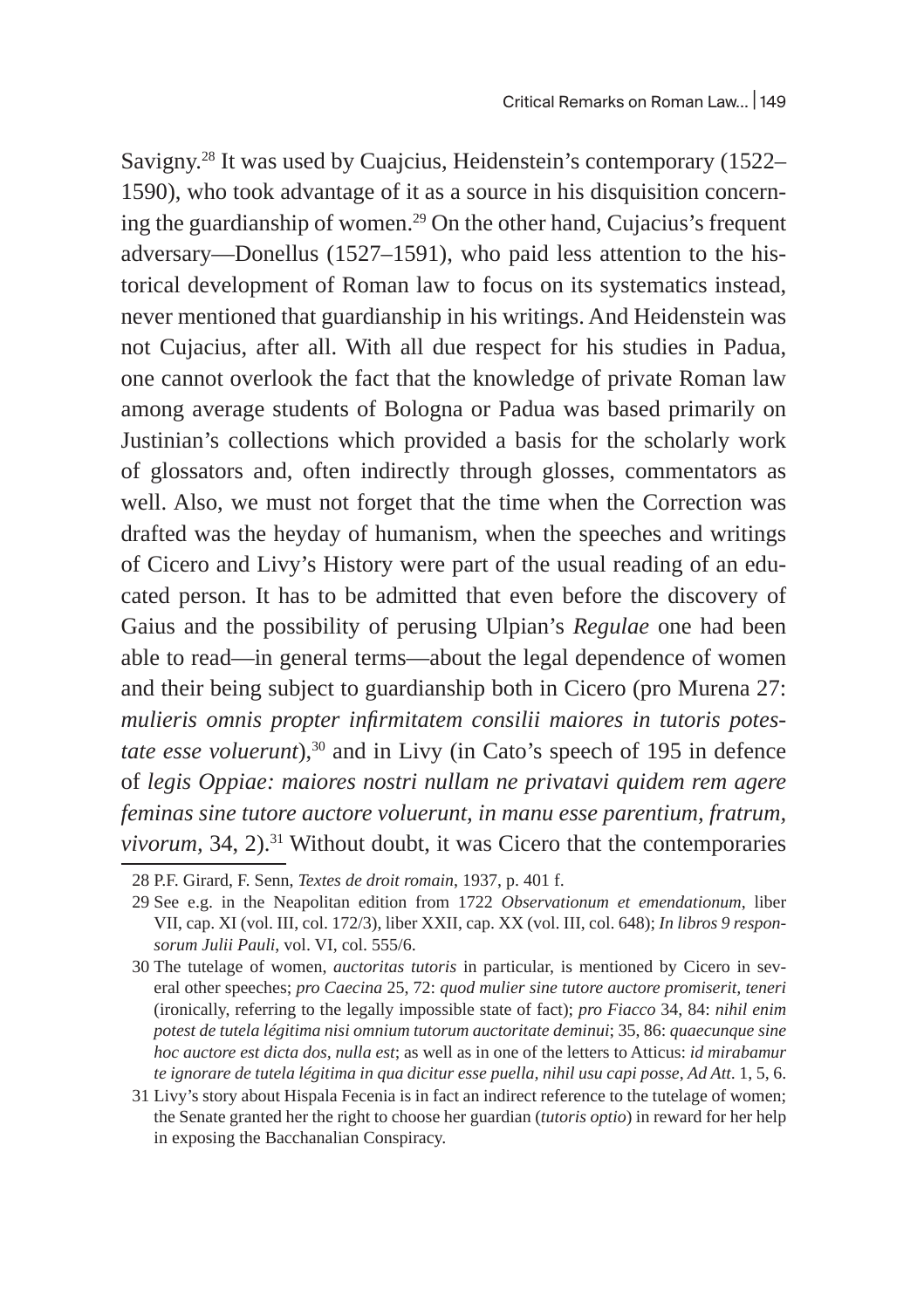relied on when developing their Latin style; it was from him that they learned eloquence and gained knowledge of the systemic instruments of Rome, but in the work of codification, when one sought to formulate legal norms whilst availing themselves of the Roman model, they would certainly not have looked for it in the monumental pieces of antique rhetoric or history, but in the body of Roman law which was expressed in Justinian's codification. The latter, however, says nothing about the guardianship of women.

### **V**

With respect to the tutelage of minors, the influence of Roman law was detected in a whole range of elements. These include grounds for appointment to guardianship, the need of permission for the alienation of property of the ward, the distinction between *tutores gerentes* and *honorarii, accusatio suspecti tutoris,* statutory lien on the estate of the guardian in respect of claims of the former ward arising from the exercise of guardianship, and finally the liability of the guardian for *dolus* and *culpa lata.* On top of those, one should also add the inventory made by the guardian, which for incomprehensible reasons is not listed in Prof. Taubenschlag's treatise, although it may have offered a major, albeit only ostensible argument in support of the reception of Roman law into the Correction.

Before the respective provisions of the Correction are compared with the pertinent norms of Roman guardianship law, it must be stated that here the author demonstrates an erudition in Roman law which surpasses any other section in the Correction. It is here that we find the aforecited (p. 1), purely Roman description of the scope of the ward's own capacity for action (title III,18), as well as the rationale for the guardian's liability for *culpa,* which arises from the fact that it constitutes *dolo proxima.* Besides, the title *de tutelis* (III) is replete with Roman designations and terms in any case. However, given the results of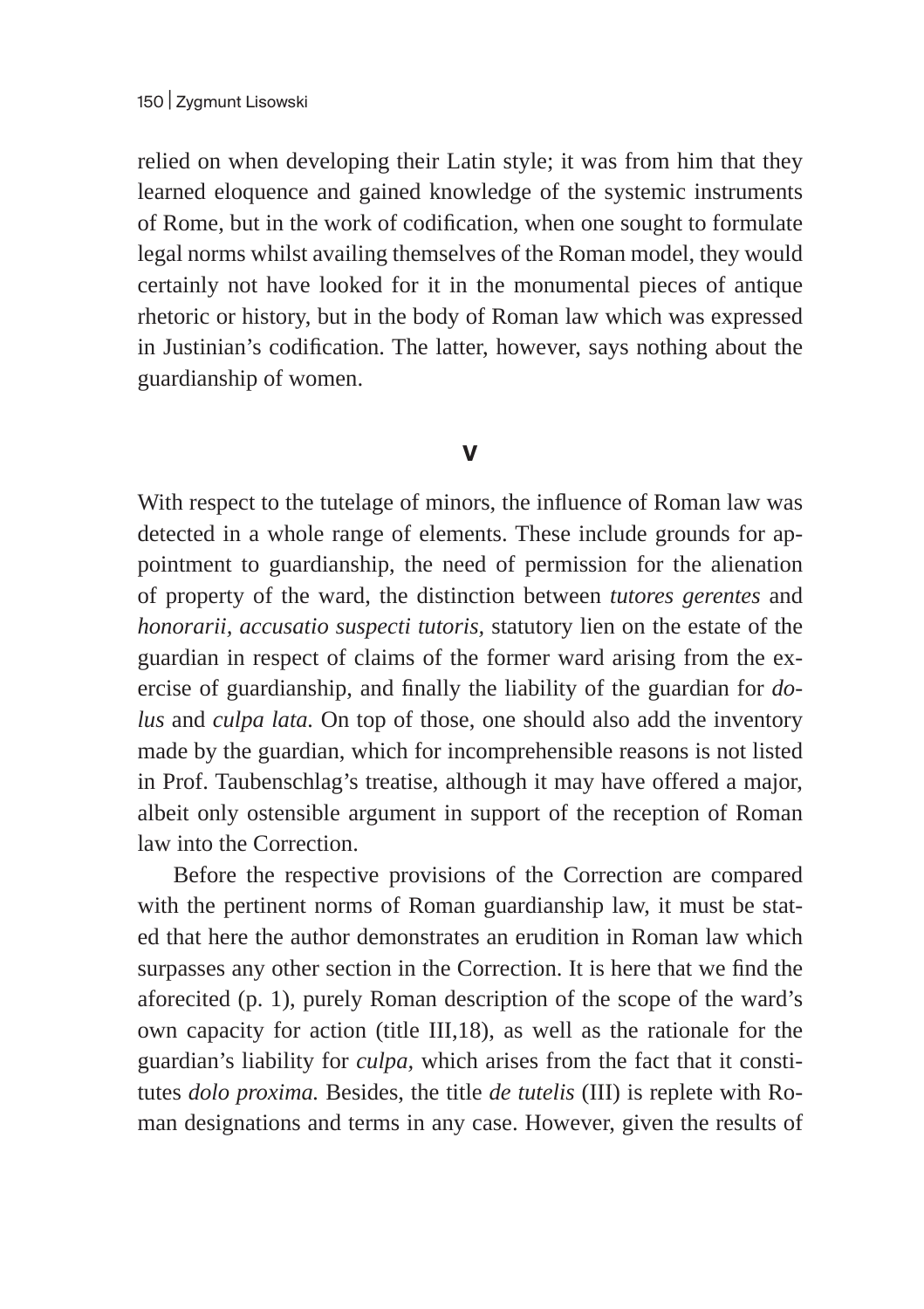our analysis so far, it would be legitimate to ask whether those expressions and terminology are not merely a facade, but indeed harbour and must harbour equally Roman substance.

The question arises immediately with the first issue: the appointment of the guardian. Just as Roman law had done, the Correction discerns a hierarchy of three grounds for appointment and describes them using Roman terms: *tutores testamentarii, legitimi* and *dati* (Title III, 6). But even the first does not quite correspond to the actual state of affairs. While in Rome testamentary guardianship was indeed founded on the will of the potestate expressed in the testament, the Correction permits *omnibus liberos impuberes habentibus* to appoint guardians for minors, but they may do so either by means of testament or a request registered with a court (Title III,  $1$ ).<sup>32</sup> Thus, despite the Roman name used in the Correction, the second type of tutelage will not be a testamentary one, although it will be based on the will of the potestate. The second category of guardians, appointed where there are no tutors appointed by the potestate, are the so-called statutory guardians or consanguineous guardians, as they are referred to in Polish law.<sup>33</sup> In Rome, agnates used to become such guardians for a number of centuries, and it was only Justinian who, having based statutory succession exclusively on cognation, extended his reform to include guardianship as well, and enacted appointment of cognatic relatives (Nov. 118 c.5). In Rome, therefore, cognates historically succeeded agnates in terms of eligibility for appointment. The Correction approaches the matter differently, with a distinct sequence of appointment where cognates follow agnates, as *tutores legitimi* are in the first place *proximi agnati, qui nimirum masculino sexu wardlis coniuncti sunt*, and in the absence of those *proximi cognati, qui per feminam wardlos cognatione attingunt* (Title III, 2). Again—a Roman name, but not strictly Roman substance. If a minor had no relatives

<sup>32</sup> The matter is therefore regulated in the same way as in Polish Crown law, see P. Dąbkowski, op.cit., vol. I, p. 490.

<sup>33</sup> P. Dąbkowski, op.cit., vol. I, p. 493.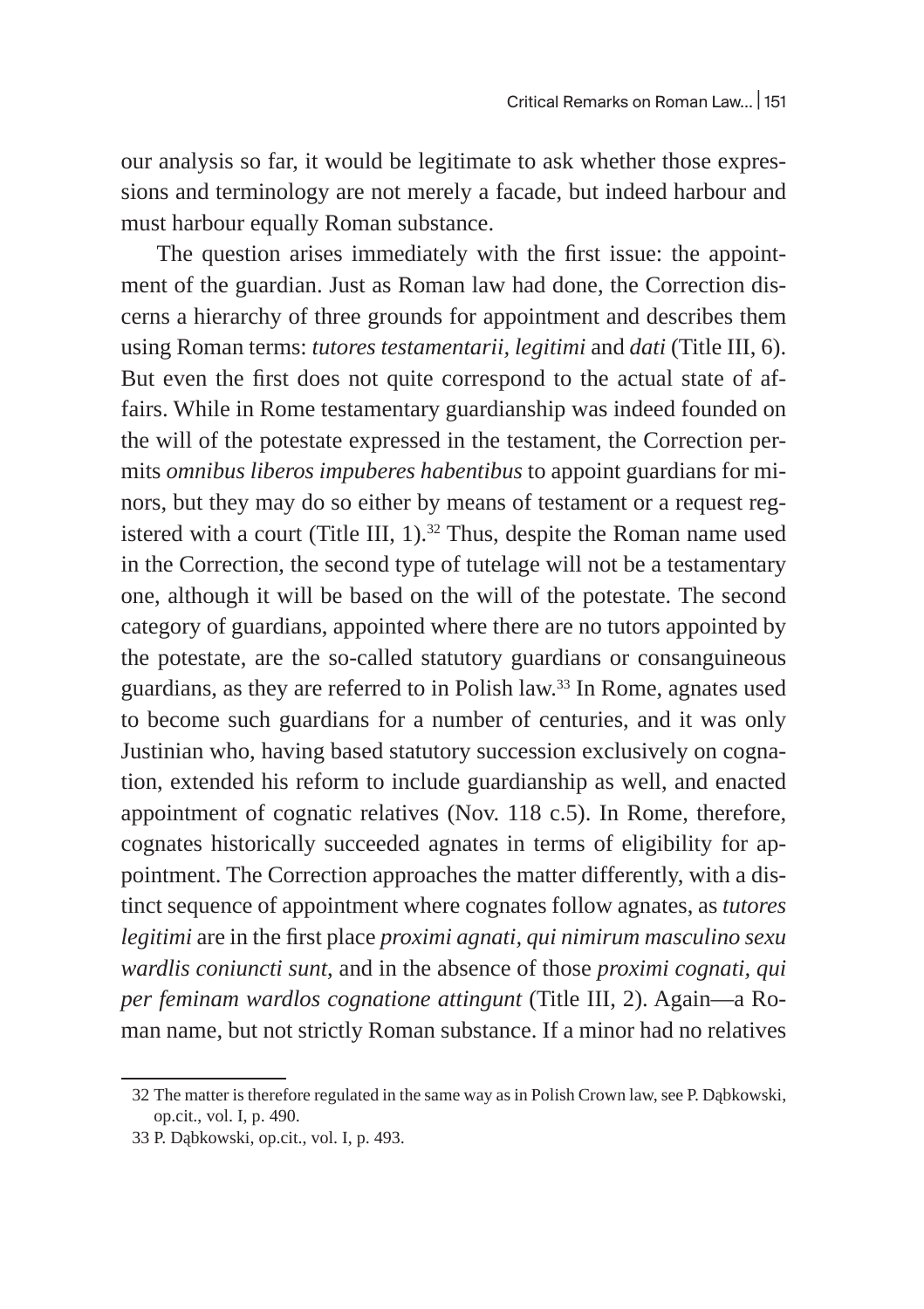in the male and female line, or if such relatives refused guardianship for statutory reasons (*si legitimis causis a tutela se excusent*), the land court would, at anyone's solicitation (*a quocunque eo nomine appellatum*), appoint two or three appropriate guardians (*idoneos et sufficienter ibidem possessionatos*, Title III, 4). Concerning the successive bodies of authority which were tasked with appointing guardians in Roman law, see I. 1, 20.

Drafting the inventory of the ward's estate as a basis for accounting for the custody after it ceased is a fundamental duty of the guardian, in Roman law and in the Correction alike, and the concurrence of pertinent norms in both legal systems is exceptionally substantial. According to the Correction, it is the first action of each guardian (*sive testamentarii fuerint, sive legitimi, sive dati*), which they should undertake within a month from assuming guardianship (*tutelae suae administrationem a confectione inventarii ordiantur*, Title III, 6). In Justinian's law, prior to making the inventory the guardian may only engage in actions of the most urgent concern (*nihil itaque gerere ante inventarium factum eum oportet, nisi id quod dilationem nec modicam exspectare possit* D. 27, 7, 7 pr. i. f. and C. 5, 51, 13). Pursuant to the imperial rescript, the inventory must be made with a representative of the authority in attendance (*sub praesentia publicarum personarum*, C. 5, 37, 24 pr.), whereas the Correction sets forth that at the request of guardians, competent land judge will dispatch two lay magistrates to the estate of the ward, who, having made the inventory, will sign it and affix their seals (*Iudex Terrestris loci illius a tutoribus requisitus, duos Scabinos in bona wardlorum delegabit, qui confectum inventarium manibus suis subscribant, et sigillis muniant*). In the Correction, failure to discharge the obligation on the part of the guardian will entail dire consequences, because when their custody expires, they may be liable to recompense loss to the amount which will be determined, within the limits decreed by the court, by the oath of former wards or their inheritors (*quod si a tutoribus prometer mis sum, fuerit, quanti a wardlis aut haeredibus eo-*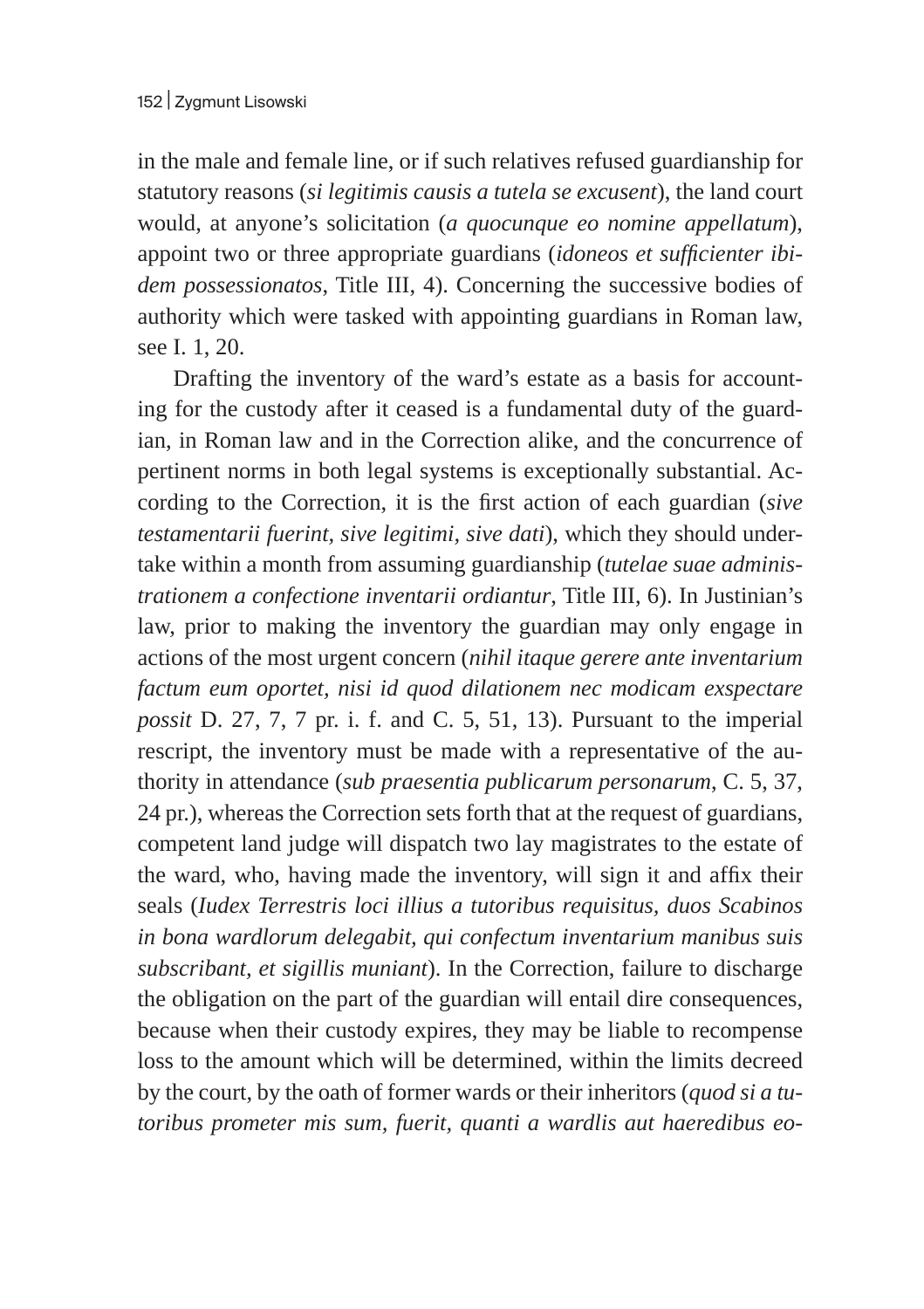*rum, moderatione iudicis praecedente, in litem iurabitur, tantum damni nomine praestare illis tenebuntur*). The rule in Roman law is no different: the guardian who deliberately (*dolo*) fails to make the inventory: *in ea conditione est, ut teneatur in id quod wardli interest, quod ex iureiurando in litem aestimabitur* (D. cit.). On the judge's determination of the maximum amount to which one may swear, see D. 12, 3, 5, 1.

Furthermore, the Correction echoes Roman law in its restriction of the guardian's powers to dispose of the ward's estate. Nonetheless, they agree only as to the principle of limitation, whose core idea—to maintain the most important components of the estate intact for the benefit of the ward—is so natural that it is also found in Kulm law (c. 166) and in Polish Crown law.34 Also, there are substantial differences between the systems as far as the scope of restrictions is concerned. In Roman law, the first limitation was introduced by the resolution of the Senate of 195, passed on the initiative of Septimius Severus (*Oratio Severi*  D. 27, 9, 1 pr.  $-$  § 2). It was concerned only with rural and suburban land (*praedia rustica et suburbana*) and permitted the guardian to alienate it only in two cases: 1. necessarily, when sale was directed in a testament or codicil; 2. when approved by competent authority (praetor or province governor), if sale or hypothecation proved necessary to satisfy the debts which could not be paid from other portions of the ward's estate. Constantine went much farther in the constitution of 326 (C. 5, 37, 22), where the prohibition was extended to include all major component of the ward's estate, such as urban property and more valuable chattels (*aurum, argentum, gemmas, vestes, ceteraque mobilia praetiosa, urbana etiam mancipia*), making an exception for used pieces of attire and superfluous animals (§§ 6, 7). Disposal which violated this prohibition, i.e. occurred without the consent of authority, was invalid (*venditio tutoris nulla sit sine interpositione decreti*, § 6). The Correction approaches the issue differently. The limitation imposed on the guardians in Section 9, Title III, pertains only to immovable property, while the exception as-

<sup>34</sup> See P. Dąbkowski, op.cit., vol. I, p. 508 f.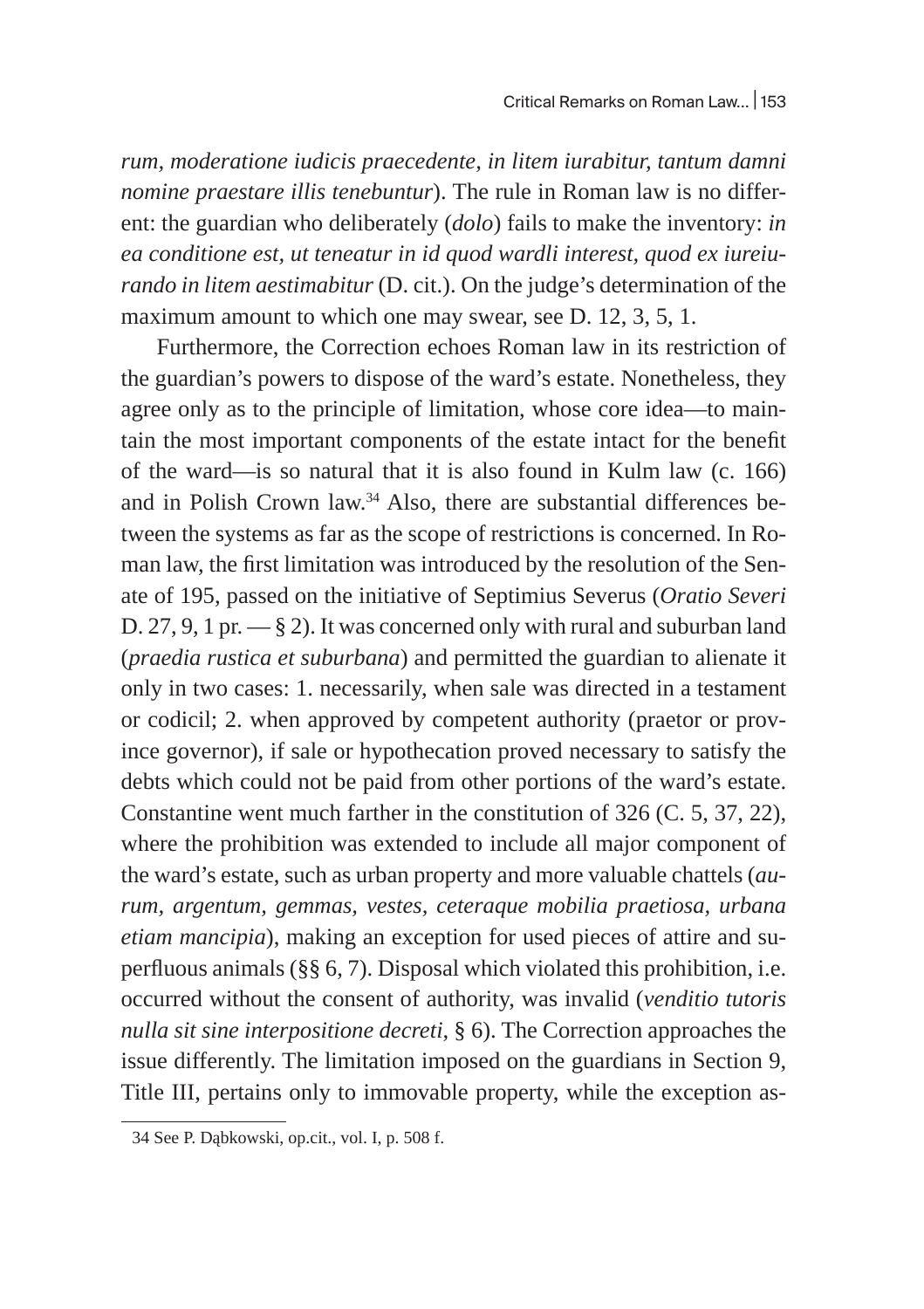sociated with the request of the father, provided for in *Oratio Severi*, is not taken into account at all. Alienation or a pledge always require authorization from the land court, which is granted provided that admissible grounds are stated (*immobilia bona non nisi ex sequentibus causis, et decreto Iudicii Terrestris causa aliqua earum in ludido Terrestri prius probata*). These reasons, exhaustively enumerated, include: 1) payment of dowry (*dotis solvendae*); 2) upkeep of the ward, if there are no other means to cover it (*alimentorum wardlis, si aliter ea expediri non possunt, constituendorum*); 3) avoidance of losses which may arise from failure to satisfy a lien or pay usurious interest rates (*damna ex obligationibus aliquibus, aut usuris, si ea non explicarentur, provenientia*); and 4) payment of liquid debts (*liquidorum debitorum solutio*). If alienation took place without such reasons in evidence and without a court decree, it would be invalid as in Roman law, and the ward would not lose their property (*dominium non transferetur, recteque postea a wardlis vindicari poterunt*).

If one guardian seems to have been a rule in Roman law, though undoubtedly there may have been several as well, the Correction gives preference to multiple guardians, both statutory and those appointed by court. Thus, if there is a greater number of relatives in one degree who solicit guardianship, the court *tres ex ipsis, si tot sint, deligat* (Title II, 3), and where there are no relatives, the court is to appoint the guardian *tutores duos aut tres dare tenebitur* (Title II, 4). Naturally, the father was also entitled to appoint more numerous guardians. Nevertheless, in such cases the paucity of the ward's estate or the purposefulness of its administration may have required that it be placed in the hands of one, or possibly a couple of guardians. The others, whom the Correction does not name as *tutores honorarii* as it had been observed in such circumstances in Rome (see e.g. D. 26, 7, 3, 2; 23, 2, 62), will be obliged to supervise that guardians adequately discharge their custodial duties since, as in Roman law, those inactive guardians will be jointly responsible for the care over a ward or its inheritors (*wardlis tarnen hae-*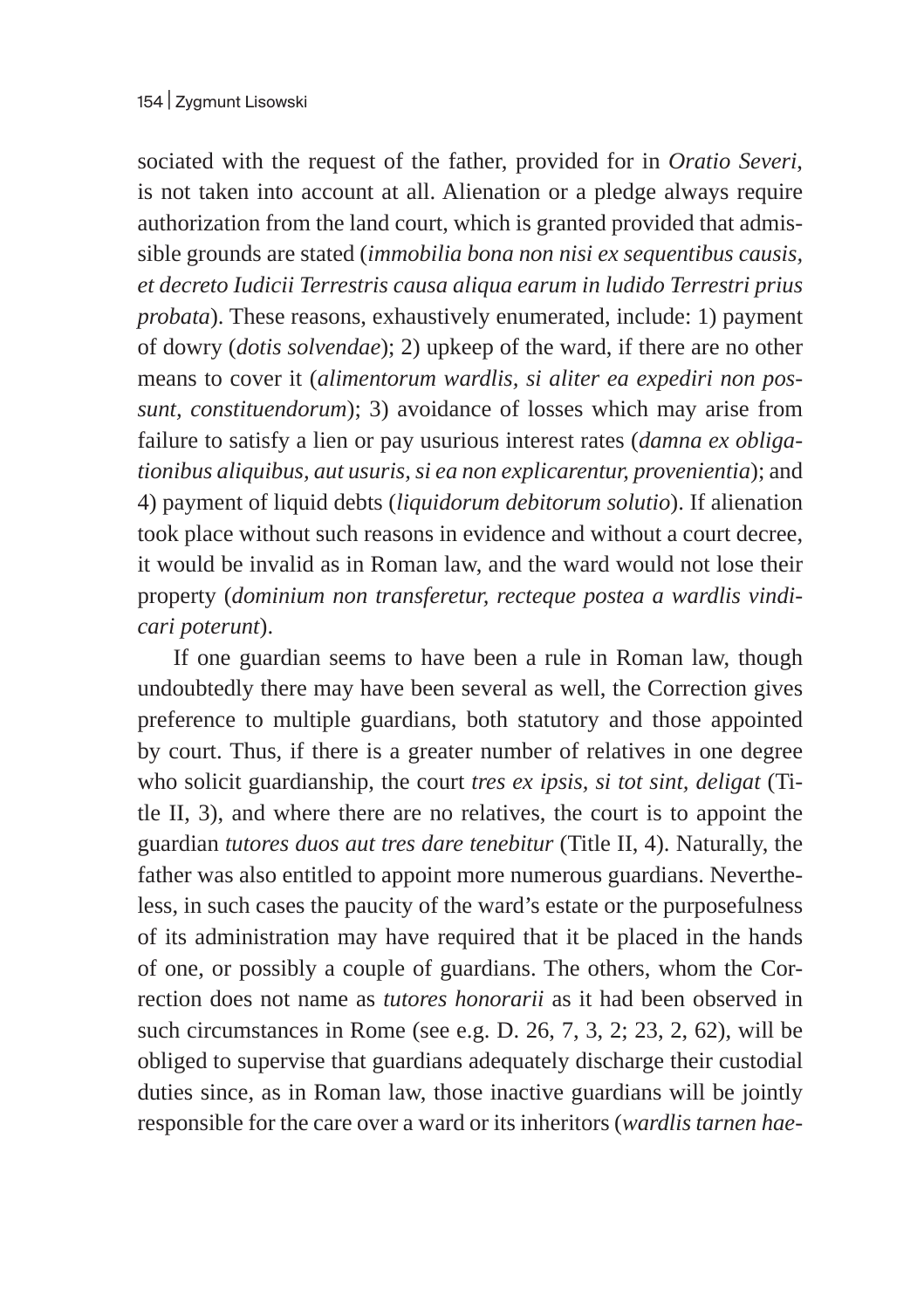*redibusve eorum omnes coniunctim . . . in solidum*, Title III, 10). Also, it does not follow from the text of the statute whether the liability should only be a subsidiary one, as under D. 26, 7, 3, 2 (*excussis prius facultatibus eius qui gesserit conveniri oportere*).35 Meanwhile, reimbursement of losses incurred as a result of poor administration on the part of the guardian or guardians may be sought by the ward or their inheritors after guardianship expires, through an action analogous to the Roman *actio tutelae*, with a period of limitation of three years and three months (Title III, 19). However, that is as far as the analogy goes. In spite of what has been claimed, the extent of liability of the guardian differs between the Correction and Justinian's law. According to the Correction, the guardian is liable for malevolent intent and gross negligence (*nihil praeter dolum et culpam latam, quae dolo próxima est, tutor praestare debet*, Title III, 17), while Justinian's law obliges them to exercise the same due diligence in the affairs of their ward as they would in their own (so-called *culpa levis in concreto* D. 27, 3, 1 pr). The analogy returns in the provisions related to securing claims of the ward against the guardian in respect of the tutelage. As in Roman law following Constantine's constitution of 314 (C. 5, 37, 20), the pupil is entitled in the Correction to a general pledge on the entire estate of the former guardian (*et ipsi et bona eorum in solidum obligata erunt*, Title III, 10).36

This is how matters will stand once the tutelage ceases, but still while it lasts it may turn out that the guardian is not up to the task; in such a case they may be removed from the guardianship (*decreto ludicii a tutela removeatur*, Title III, 11). This *remotio tutoris* does indeed resemble the analogous Roman institution that usually ensued the socalled *accusatio suspecti tutoris.*37 The latter originates from the Twelve Tables, but it seems to have been limited at the time to testamentary tu-

<sup>35</sup> The responsibility of guardians who are not involved in administration is also a subsidiary one in the Kulm law, cap. 172.

<sup>36</sup> A lien of that kind had already existed in the Kulm law, cap. 171.

<sup>37</sup> Regarding this procedure see R. Taubenschlag, *Vormundschaftsrechtliche Studien*, Leipzig 1915, p. 30 ff.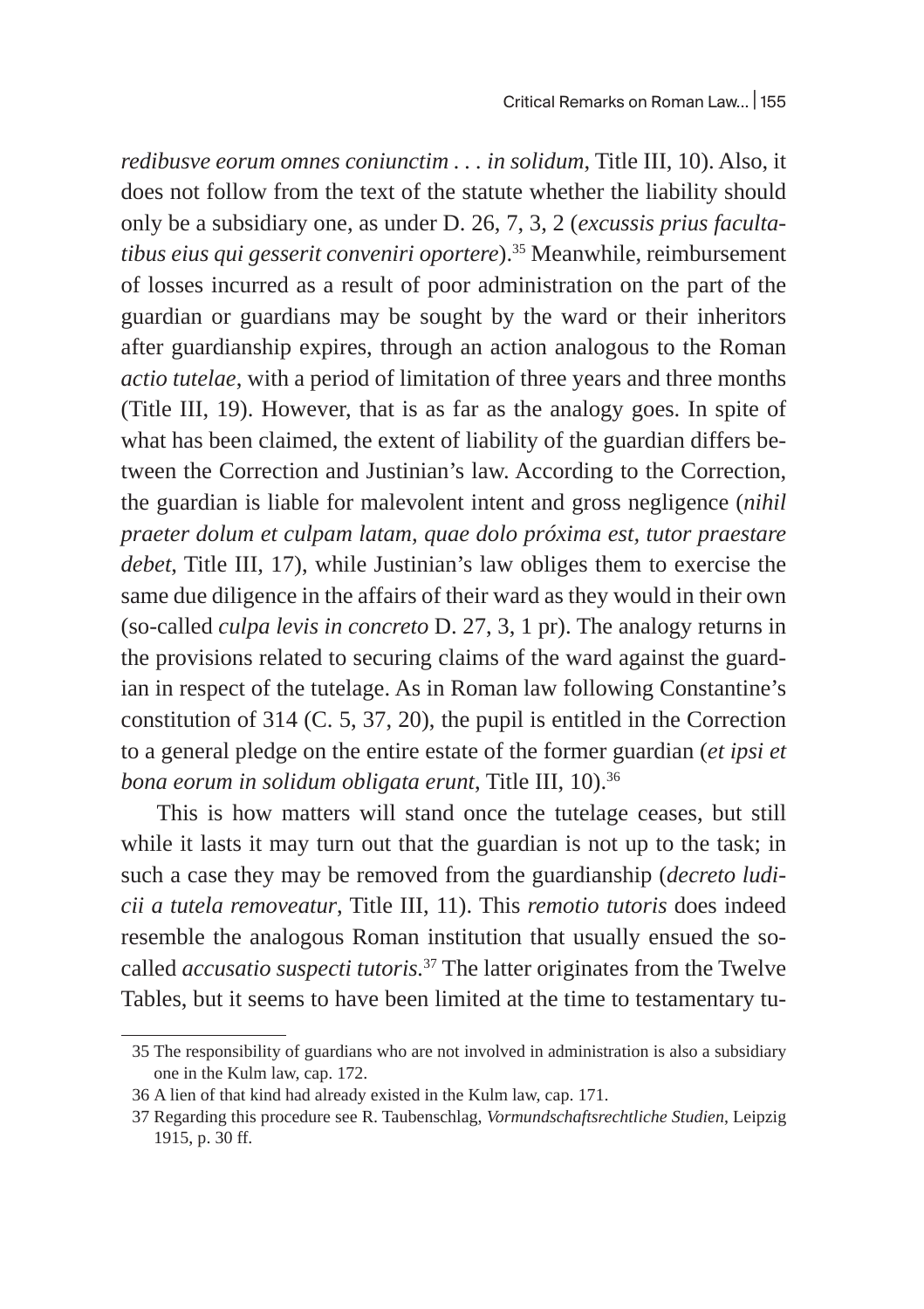tors and guardians appointed by the authority, while under Justinian's law it could be applied to all guardians (D. 26, 10,  $15 = I$ . 1, 26, 2). A guardian could be denounced before a praetor or province governor (I, 1, 26, 1) or—in the Correction—before a land court by anyone, for as Ulpian states in D. h. t. 1, 6, *sciendum est quasi publicam esse hanc actionem, hoc est omnibus patere*. Similarly, the Correction sanctioned summoning (*vocare*) of the guardian by anyone, close persons and strangers alike, if they were concerned about the care over the ward (*vel propinquo, vel etiam alieno, qui cura pupilli tangatur,* Title III, 11). The grounds for removal also appear to be similar, but there is a significant and, from the standpoint of our deliberations, characteristic difference. In Roman law, *tutor suspectus*  is a general notion<sup>38</sup> (*genus*) which may encompass various states of fact (*species*). Therefore, considering the casuistic nature of Roman jurisprudence, jurists elaborate on the causes which could justify finding a guardian *suspectus* and lead to their removal from guardianship. Consequently, a suspected guardian is wasteful with the ward's estate, administers it negligently or to the detriment of the ward (*si forte grassatus in tutela est aut sordide agit vel perniciose pupillo*, D. 26, 10, 3, 5); furthermore, they have misappropriated something belonging to the estate (*aliquid intercepit ex rebus pupilaribus*, ib.); failed to provide means for the upkeep of the ward (*qui ad alimenta praestanda copiam sui non faciat*, D. h. t. 3, 14); or have disposed of things whose disposal is prohibited without a decree of a competent authority (*qui res vetitas sine decreto distraxerit*, D. h. t. 3, 13) etc. Among those examples, many more of which could be cited from the Digests, the first one is the most important for us. It suggests that to the Romans, careless administration of the ward's estate was only one of the possible manifestations of the suspected character of the guardian. Things are altogether different in the Correction, as suspected character of the guardian and their poor administration are deemed equal notions there. The statute specifies two causes which sanction calling the guardian to account: the suspected character of the guardian and their deficient manage-

<sup>38</sup> This follows both from Gai. I, 182 and above all from I. 1, 26, pr. § 1.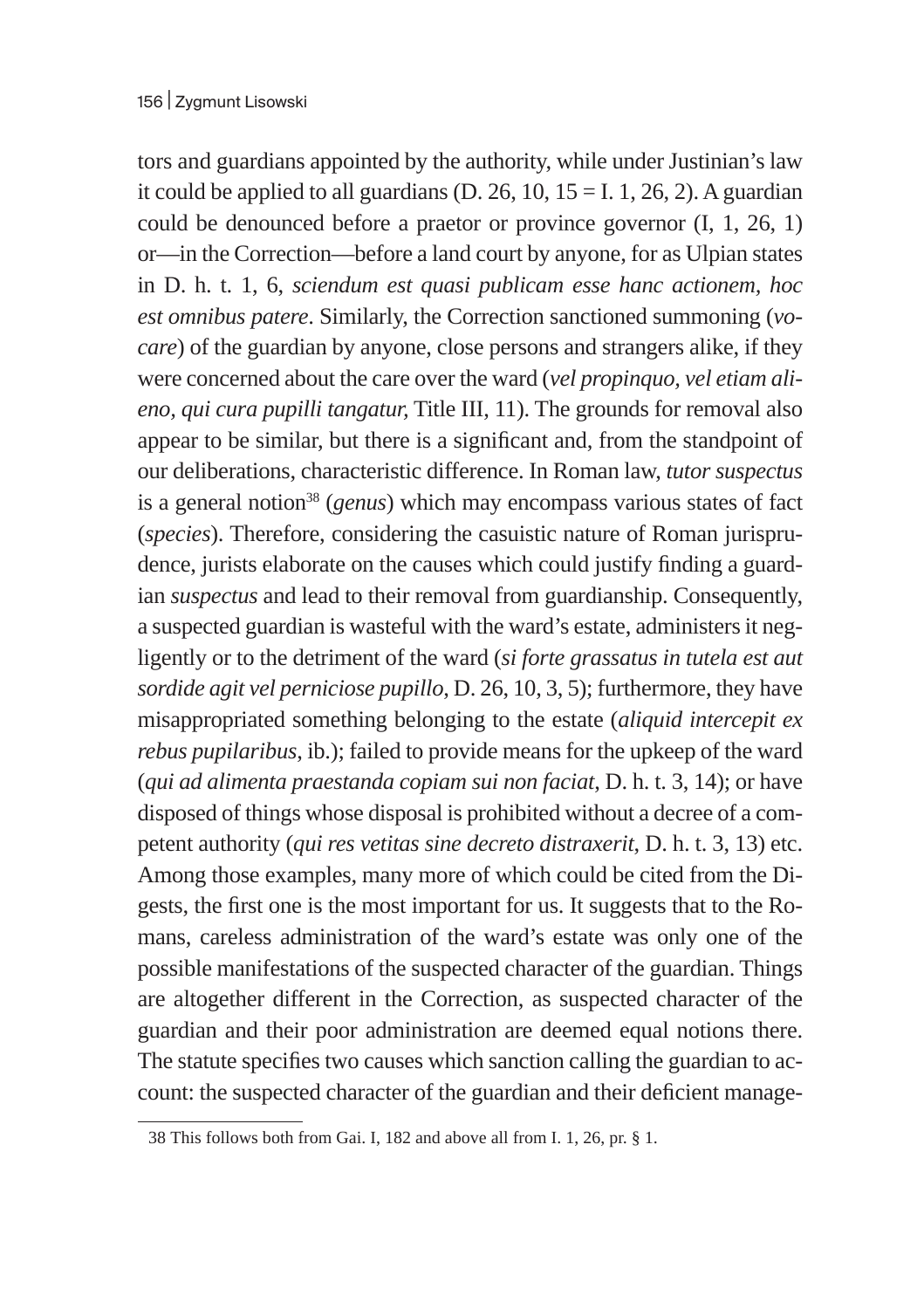ment (*si tutor tutoresve suspecti sint vel bona pupilli male administrent*, Title III, 11). Moreover, this is not random, imprecise wording which occurs only once, because again the Correction states two causes which may justify the decree to remove the guardian: if the guardian is suspected in the light of the revenue account or certain other circumstantial evidence, or if it turns out that they have administered the estate poorly (*si ex rationibus proventuum vel certis aliis indiciis suspectus juerit, aut tutelam male administrare reperietur*). One may well ask whether those are indeed two causes for removal. After all, if the first cause is reflected in the revenue account, this means that the books demonstrate poor administration. The first cause is identical with the second, while the whole notion of *suspecti tutoris* is left hanging in the air. What does this prove? It proves that the author of the Correction remembered that under Roman law it had been possible to remove the guardian as *suspectus,* but failed to appreciate the crucial, generic significance of the notion and did not realize that he merely introduced the Roman term into the statute and used it to denote content he expressed in other words.

This is how the Correction stands with respect to Roman law in the domain of guardianship over minors, the part of the statute which echoes Roman law the most. In the above analysis of particular institutions, I have deliberately cited source texts quite extensively, so that an impartial reader may determine for themselves where the truth lies. Still, in that detailed disquisition the essential threads of the issue might have been lost. Therefore, though not wanting to incur the accusation of repeating myself needlessly, I may perhaps be allowed to go over the similarities and differences between the examined systems once again, to conclude that here as well as in other sections of the Correction certain Roman notions and terms do occur, but either they do not appear in the pure Roman form, or do not bear significantly on the institutions to which they were applied. Thus—successively recapitulating particular issues—the will of the father may appoint a guardian for his children, but it may be conveyed not only in a testament, as in Rome,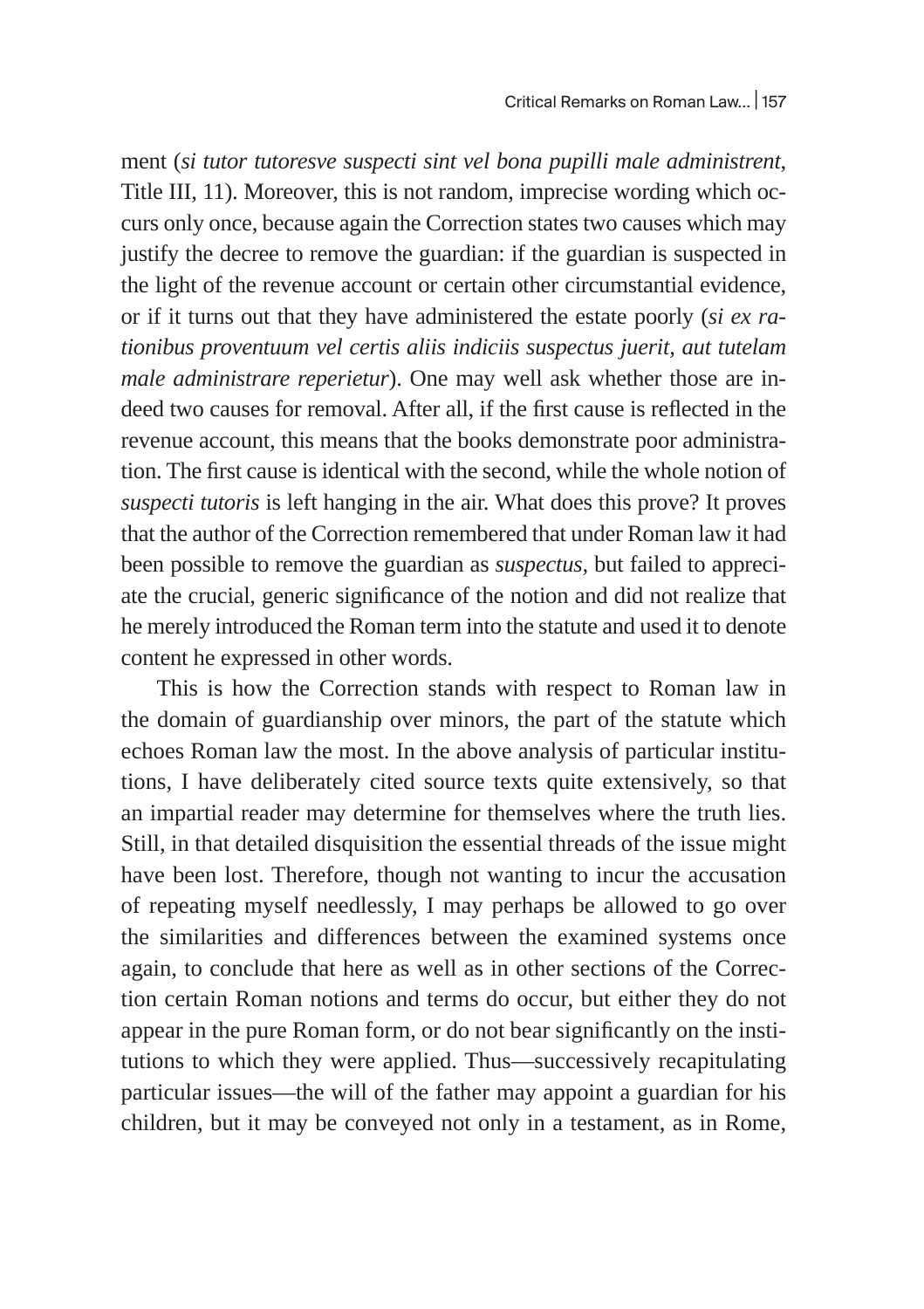but also in a request registered with a court. Statutorily, relatives are appointed to tutelage, but unlike in Justinian's Novels, a distinction is made between kin in the male and female line, whereby the former takes precedence. Guardians are restricted in their disposal of the estate of their ward, but the objective scope of the limitations and the reasons for which alienation or encumbrance are admissible differ from what is set forth in Roman law. The guardian may be removed from their position either because they administer the estate of their ward poorly, or because they are *suspectus*, whereas in Roman law the notion of *tutoris suspecti* is a *genus* which may manifest in various actions of the guardian, including negligent administration. Guardians who are not involved in the management are equally liable to the ward or their inheritors in equal measure as the administrators but, in contrast to Roman law, their responsibility is not a subsidiary one. The two systems adopt a different me sure of diligence whose inadequate exercise will incur liability on the part of the guardian. It is only with respect to the obligation and manner of making the inventory and consequences of failure to discharge it, the essential possibility of removing the guardian while the guardianship lasts and the securing of claims to which the ward is entitled in respect of the guardianship through general pledge on the estate of the guardian that Roman law and the Correction show significant correspondences. But here, perhaps with the exception of the latter point, actual reception cannot be easily argued, if reception is taken to mean the adoption of an institution from a foreign legal system with its foundations and specific form. Because even obliging the guardian to inventory the estate whose administration they assume with a view to handing it over later to the estate's proper owner seems so natural that the introduction of the obligation into the statute did not require drawing on the Roman model.<sup>39</sup> Relating to this subject, *iusiurandum in litem*  is undoubtedly a purely Roman term, but it should be remembered that

<sup>39</sup> The obligation exists in the Kulm law (cap. 167) and in Crown land law, see P. Dąbkowski, op.cit., vol. I, p. 502 f.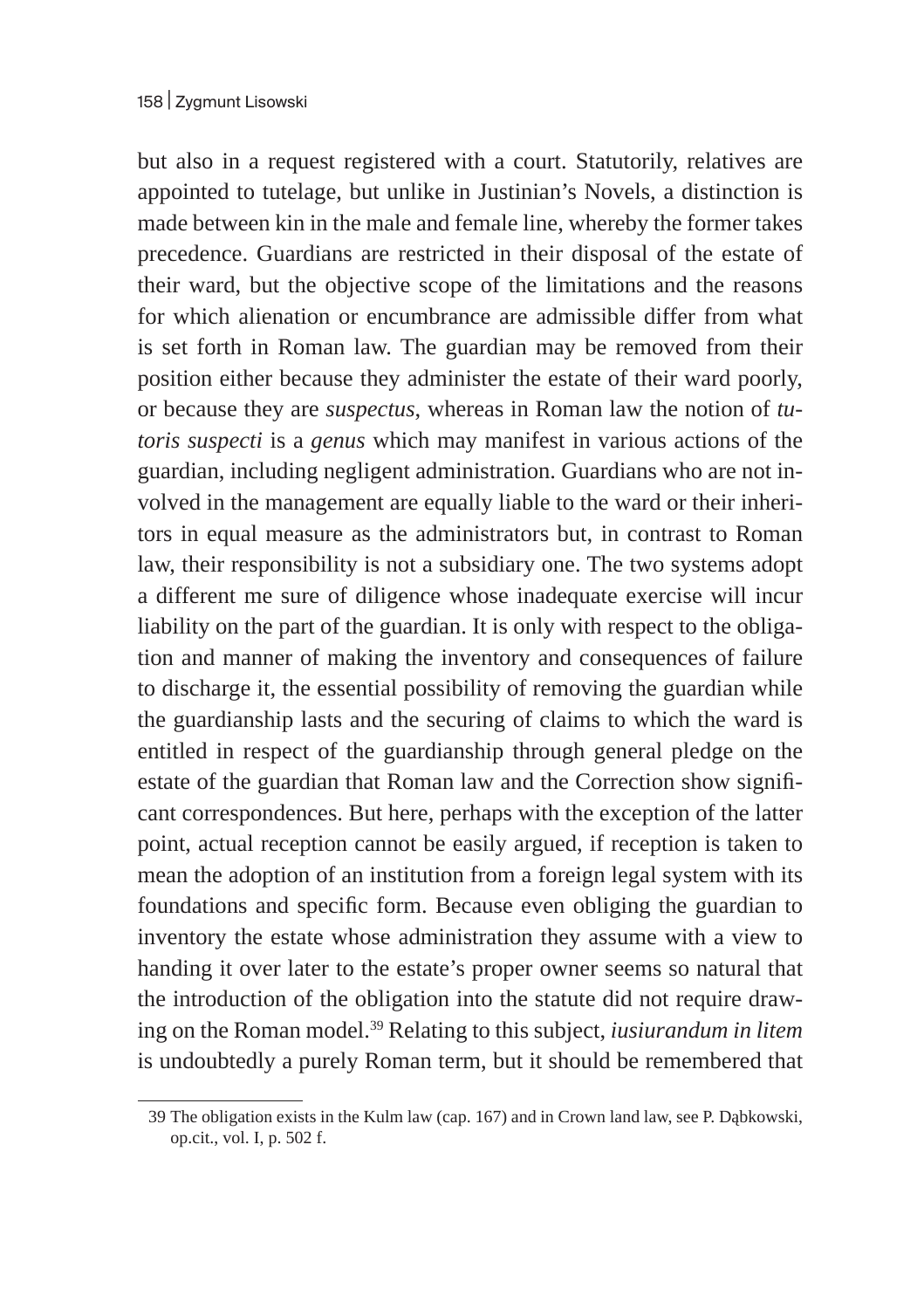the oath of a party was a standard mode of demonstrating the extent of loss in a Crown lawsuit as well<sup>40</sup>, and it is thence that it could have been adopted into the Correction. The removal of a guardian while they still hold guardianship is not much different. After all, the guardianship can sometimes last very long, as according to the Correction one comes of age at 18 (Title III, 13). The guardian may prove to be an inept or a dishonest administrator. It is true that after guardianship ceases they will be held accountable for all their misdeeds to the ward or their inheritors, but would it not be more reasonable to have them removed from administration immediately when their ineptness or dishonesty have been determined? Did one really need to look to Roman law for such a straightforward concept? *Post hoc* does not always have to be *propter hoc.* Obviously, this observation does not preclude that certain details in what is most likely a naturally developed institution $41$  may have been based on the Roman model (e.g. the catalogue of persons entitled to report their suspicion and the resulting "popular" aspect of the procedure).

#### **VI**

In the area of substantive law, it has been claimed that Roman law has influenced the institution of usucaption, in particular the inadmissibility of usucaption on property acquired *vi et clam.* I admit that I find the assertion made with regard to the latter incomprehensible. The grounds for acquisitive prescription in Justinian's law are conveyed in the following, well-known medieval hexameter: *res habilis, titulus, fides, possessio, tempus.* In the Correction, prescriptive acquisition of ownership to immovables (because this is not the only element at stake here) will ensue if someone *per triginta annos non vi, non clam, non alieno sed suo nomine, et titulo bonaque fide, pacifice sine ulla uiusquam interpellatione* 

<sup>40</sup> See O.M. Balzer, op.cit., p. 157 f.

<sup>41</sup> It should be recalled yet again that the removal of the guardian *qui malo more gessit* is provided for in the Kulm law (cap. 162) and in Crown law, see P. Dąbkowski, op.cit., vol. I, p. 520 ff.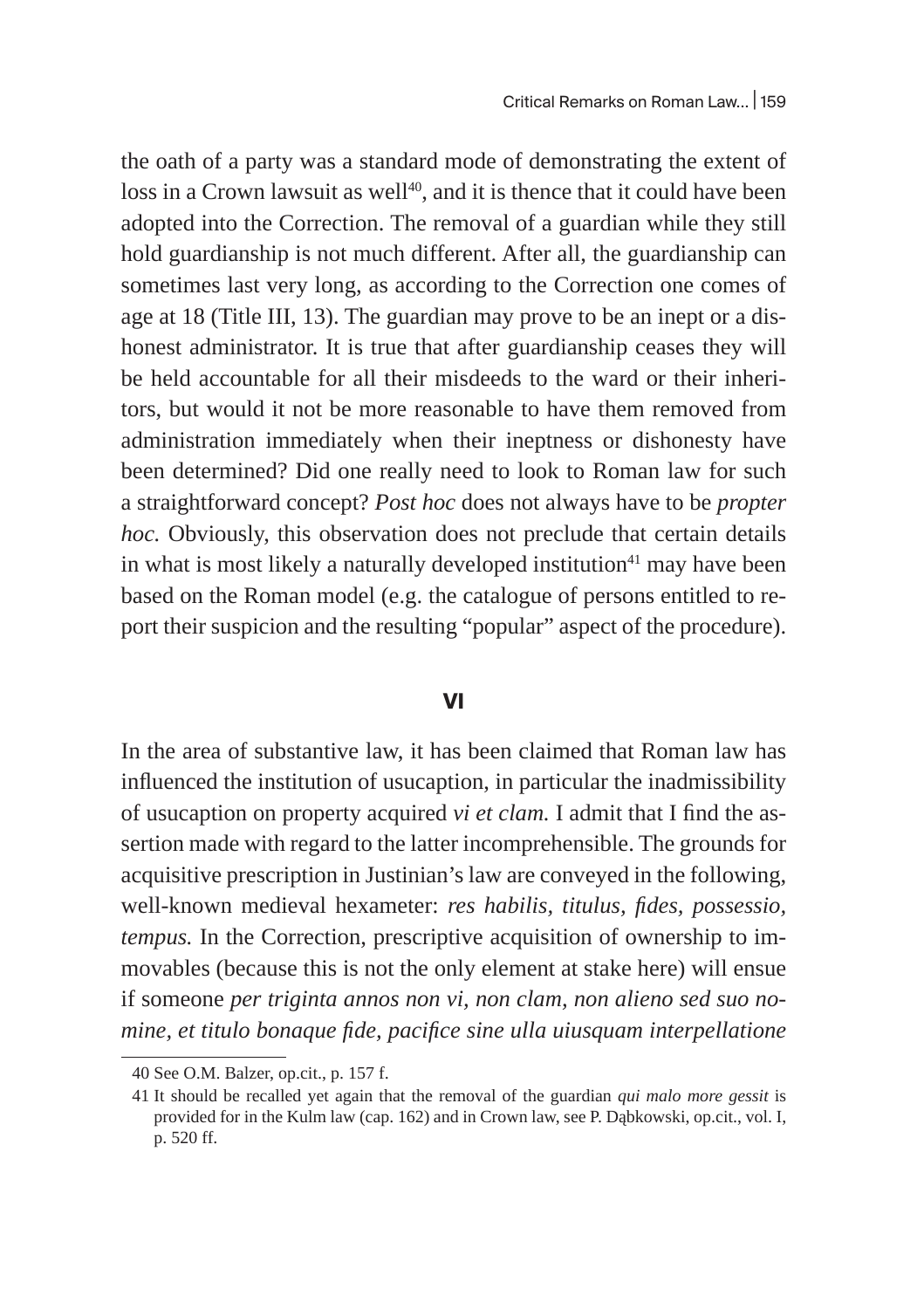*possederit* (Title IV). Let us leave aside the stipulation of the Correction that the usucaptor must possess the thing in their own name, otherwise they would be no proprietor, as well as the condition that the possession cannot be interrupted (*interpellatio*), because obviously if a hiatus in usucaption takes place, then according to general rules the entire past period of possession is void, meaning that only new usucaption can begin where suitable circumstance occur. If, however, we omit those two elements and compare the catalogue of conditions in the hexameter and the Correction, then we will be compelled to state that the statute sets forth too many or too few. There are too many in the sense that if the proprietor is to have a title, i.e. such a legal event which usually, were it not for the absence of rights of the predecessor, would lead them to acquisition of ownership, then obviously he could not have acquired the things either *vi* or *clam*. Conversely, there are too few in the sense that the catalogue of the Correction does not mention the condition listed in the first place in the hexameter, in other words it does not require that the thing be suitable for usucaption, a *res habilis*. However, perhaps the omission is only apparent, a conjecture one can arrive at by way of the following reasoning. *Res habilis* in Roman law has not been stolen or taken by violence, because if it is encumbered with such a *vitum*, then not only the thief or the violent individual but also no one else—up to a certain moment (so-called *reversio ad dominum*)—will be able to acquire its ownership by prescription (I. 2, 6, 2, ff.). Theft after all is perpetrated clandestinely (*clam*) or using violence (*vi*). The same applies to unlawful takeover of somebody else's land. Therefore, by introducing the requirement that the usucapted thing be acquired *non vi non clam,* the author of the Correction may have wanted to exclude things acquired by violence or clandestinely from usucaption. However, he did not realize that by formulating the condition using words cited above he changed the objective qualification of the usucapted property into the subjective qualification of the owner. He would have done better to have adhered to the Kulm law he sought to correct, which in the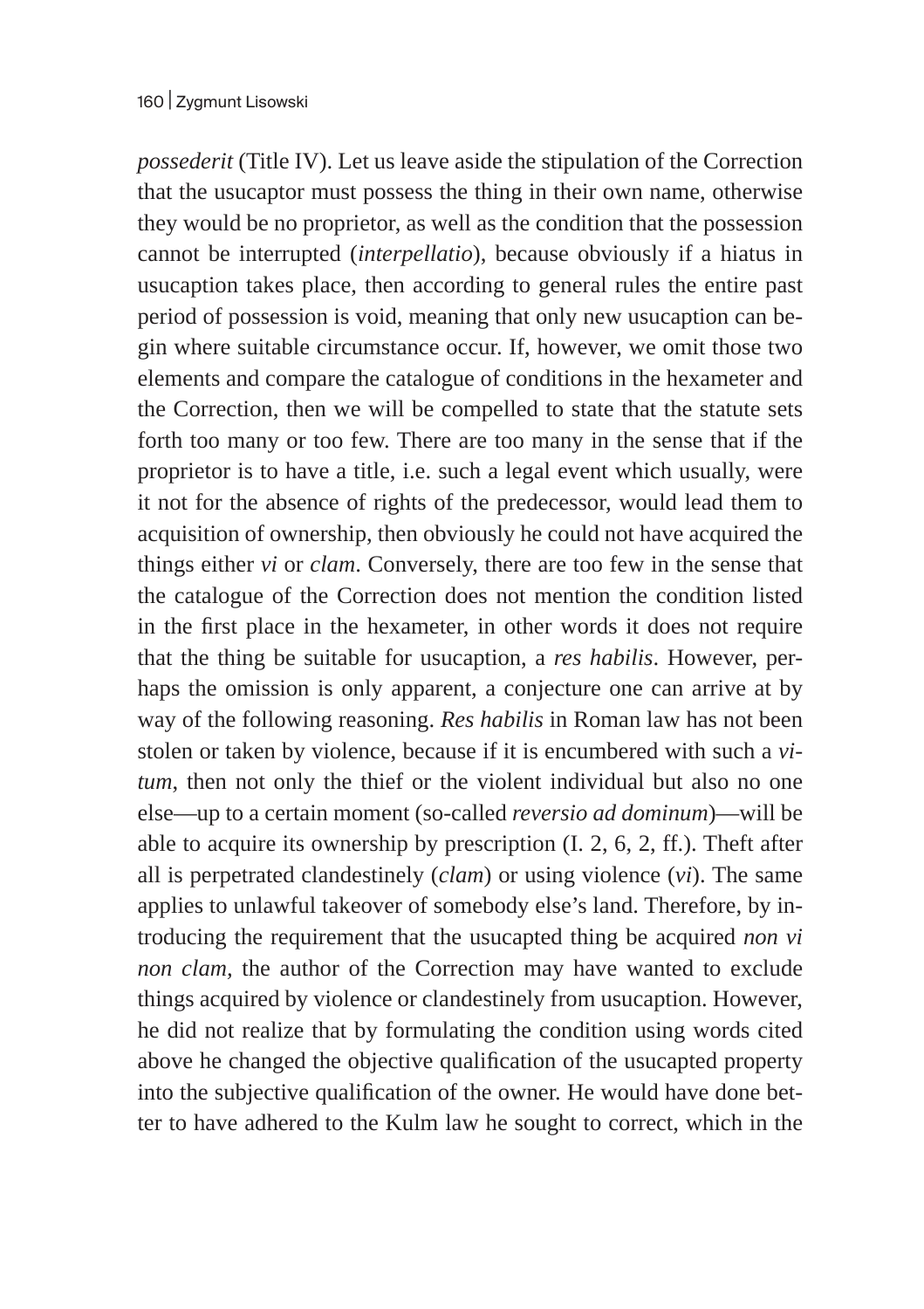edition of 1580 concurs with Roman law by laying down the principle that a thing *furto vel rapina oblata… furto vel rapinae ma neat obnoxia, quantumvis diu possederit* (cap. 109) and such a thing, though it may have been acquired in good faith, cannot be subject to usucaption.

If we approach the Correction by making allowances based on the above reasoning, then it has to be admitted that conditions of usucaption in that statute are indeed copied from Roman law. Such an assortment cannot be found in the Kulm compilation of 1580, which for usucaption to take place requires only *bona fide sine contradictione iudiciali*  (cap. 108) nor in Polish Crown law which, setting out from the so-called prescriptive loss of right, did not in consequence require either title or good faith for the acquisition of ownership.42

However, the influence of Roman law on the conditions of usucaption we have determined here does not include the period of time it requires to ensue. The periods of ordinary prescription in the Correction are different than in Justinian's law. Unlike the latter, which requires 3 years for movable property, 10 or 20 (depending on whether usucaption occurs *inter praesentes* or *absentes*) for immovables (C. 7, 31, un.), the Correction posits 3 years and 3 days for chattels, and 30 years for realty, as in Justinian's extraordinary usucaption with good faith but without a title (C. 7, 39. 8, 1).

We have thus reached the end of our deliberations. Their findings may be summarized in several sentences. The Correction cannot demonstrate the influence of Roman law on provisions relating to estate inventory and passive locus standi in an action for succession, because the Correction is not concerned with either of those institutions. There is no trace of influence of Roman law on succession *ab intestato*, which in the Correction is founded on principles which are contradictory to Justinian's legislation, or on the guardianship of women, which despite using Roman terms in respective provisions is utterly at odds with its Roman counterpart. No indication of influence can be found in the ex-

<sup>42</sup> P. Dąbkowski, op.cit., vol. I, p. 298 ff.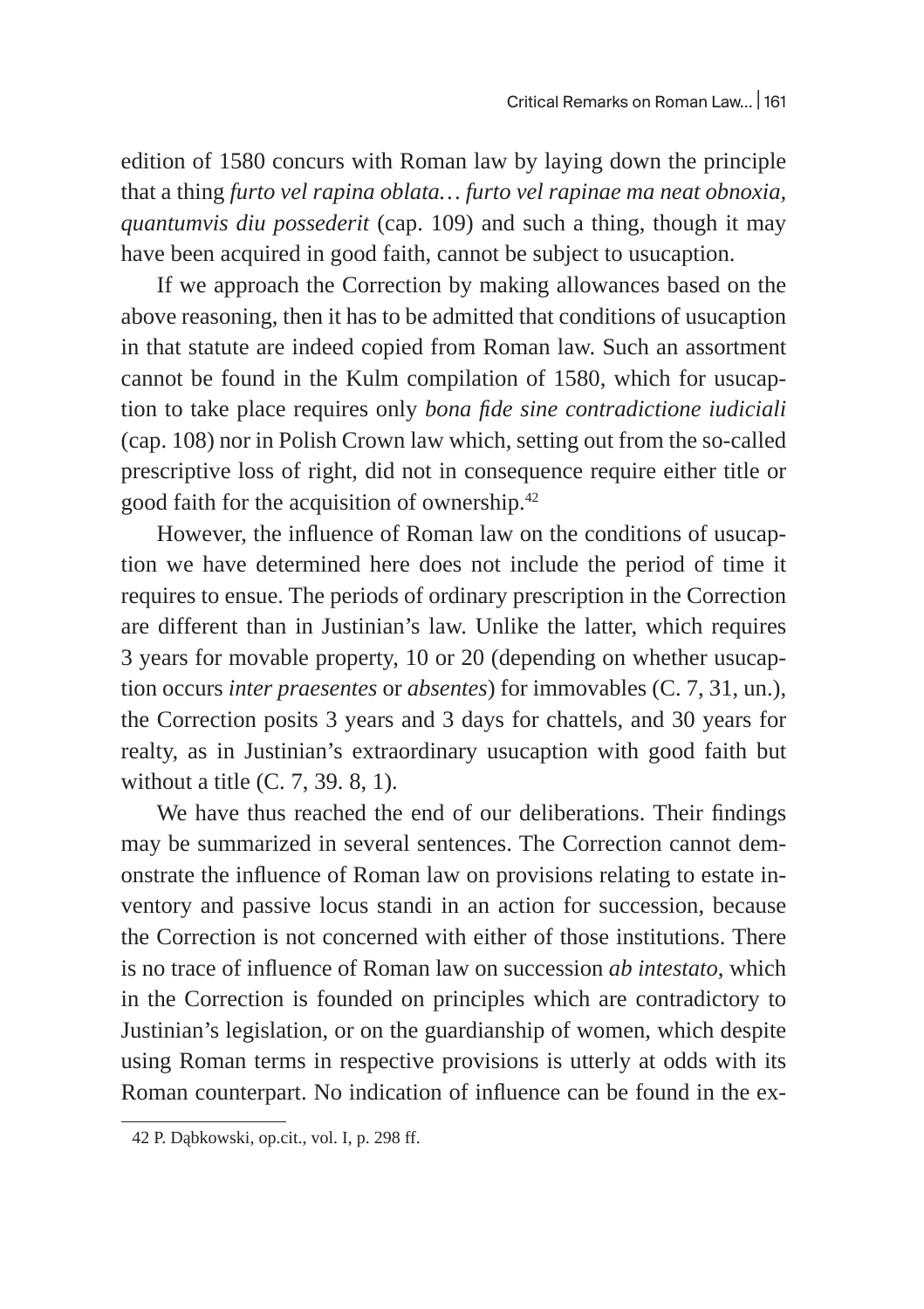tent of liability of the guardian, which the Correction determines differently than Justinian's law. It is unlikely that Roman law had influenced restrictions of the powers of the guardian by prohibiting alienation of certain components of the ward's estate, in view of the natural basis of the institution and the scope of limitations adopted in the Correction, which differs from the Roman regulations. However, the influence of that law is probable in the case of the origins of testament and the set of conditions posited for usucaption of immovables. Also, some influence may have possibly been exerted on the procedural details relating to the guardian's inventory of estate and removal from guardianship, although both institutions are likely to have been based on domestic solutions. Perhaps the influence is also reflected in the provisions on securing claims of the ward against the guardian by means of general pledge on the estate of the latter, and the form of the testament deposited with the court for safekeeping. With the exception of the origin of testament and the conditions for usucaption, these are all matters of secondary importance and even if one conclusively proved that the provisions in question do draw on Roman law, its broader reception into the Correction could hardly be acknowledged as true. It might have been suggested by the Roman formulations of certain legal rules which the author had included in the statute and the Roman terms he had employed. But the terms—as I have attempted to demonstrate—were often not used in their erstwhile Roman sense (*filia familias*, *tutela et cura*), and at times the author failed to comprehend their actual meaning (*tutor suspectus*). They only prove that the creator of the statute had become acquainted with Roman law and remembered some of it, but they do not warrant the conclusion that the author sought to introduce Roman institutions into the statute he had conceived. Instead of reception, it would probably be more accurate to speak of reminiscences of Roman law in the Correction. The use of Roman terminology was in any case also due to the fact that the author drafted the Correction in Latin, therefore he was compelled to refer to Roman legal nomenclature order to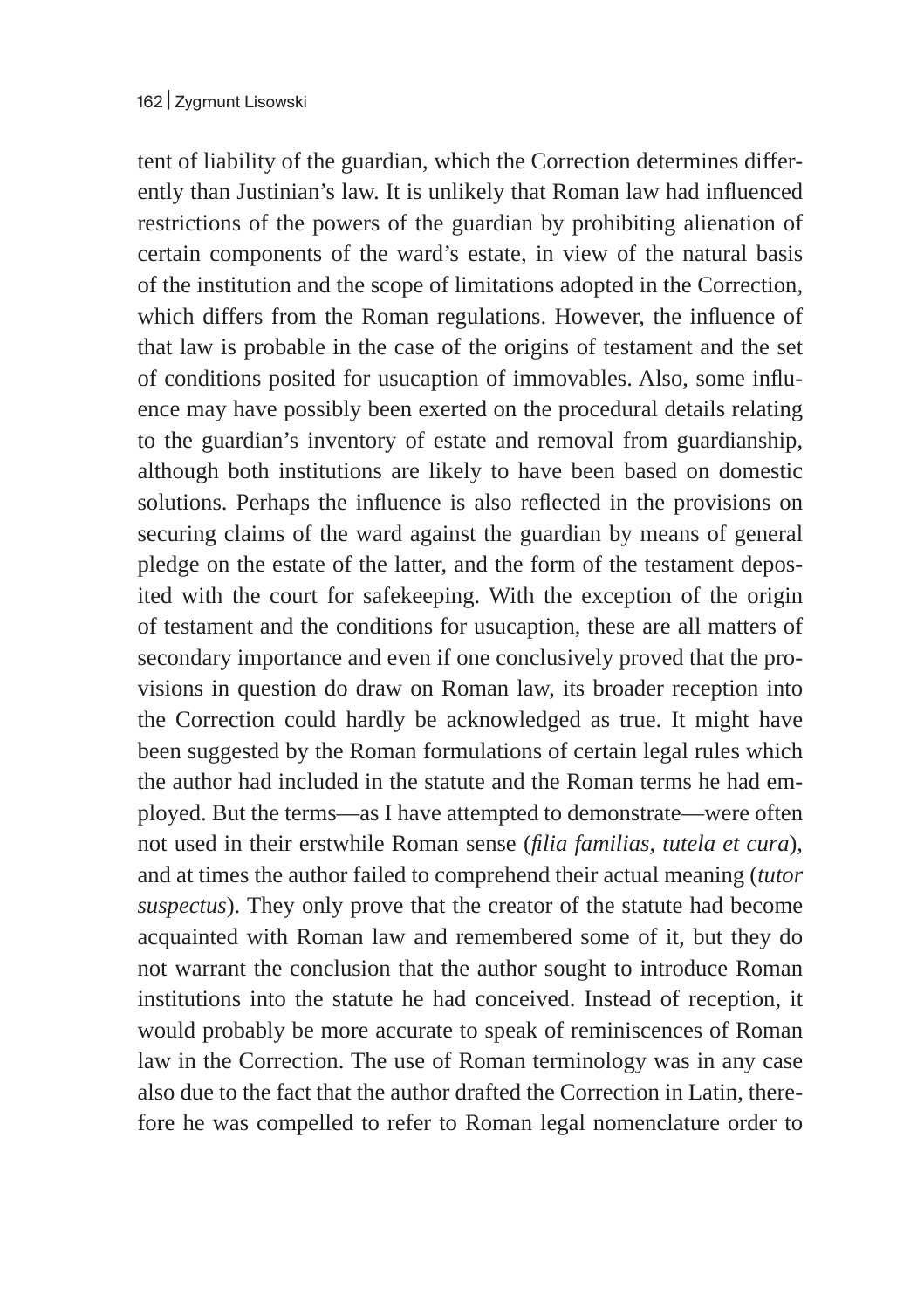describe domestic institutions. As for the substance of the provisions, that external linguistic form cannot be any indication.

While I define the relationships between Roman law and the Correction in the above manner I still have to admit that Royal Prussia except for the areas where the Second and Third Statutes of Lithuania were in force<sup>43</sup>—was the part of the Polish state whose land law offered the most discernible threads linking that legal system, if only in terminology, with Justinian's great achievement. In the land law of the Crown, the connections with Roman law were always fairly loose and expired with the Statute of Warka of 1423. It is true that when in the early sixteenth century a need for codification emerged to address the uncertainty and particularity of domestic law, the inclinations to take the principles of Roman law into account were by no means meagre. Some went as far as Śliwnicki who, having been called upon to codify municipal law wanted to Romanize it completely (around 1524), and to endow the transformed municipal law with an ancillary function to land law.<sup>44</sup> However, his draft did not become a statute. Also, no later codification relied on the work by Przyłuski (1553), who did not have so far-reaching designs as Śliwnicki, but wished that Roman law may at least serve to explain and systematize land law.45 Little or no heed was given to Roysius, who counselled supplementing the rules of domestic law with the more refined Roman norms.<sup>46</sup> The appeals were in vain due to essential reluctance towards any foreign law on the part of the nobility, whose champion in that matter was such an emblematic representative of that estate as Orzechowski.<sup>47</sup> Besides, attempts at the codification of sub-

<sup>43</sup> Cf. R. Taubenschlag, *Wpływy rzymsko-bizantyńskie w II Statucie litewskim*, Lwów 1953; and *La Storia della recezione*…, op.cit., p. 239 f.

<sup>44</sup> P. Kutrzeba, op.cit., vol. II, s. 266 ff.; P. Estreicher, *Polska kultura prawnicza XVI wieku*, in: *Kultura staropolska*, 1933, p. 57. It may be noted that Śliwnicki made unsuccessful efforts to convince the Prussian council to his draft at the congress held in Grudziądz, in October 1524, see article by J. Dworzaczkowa in this journal, vol. VI, 1 p. 178 ff.

<sup>45</sup> P. Kutrzeba, op.cit., vol. I, p. 252 ff.; P. Estreicher, op.cit., pp. 57–58.

<sup>46</sup> P. Dąbkowski, op.cit., vol. I, p. 25.

<sup>47</sup> P. Estreicher, op.cit., p. 58 f.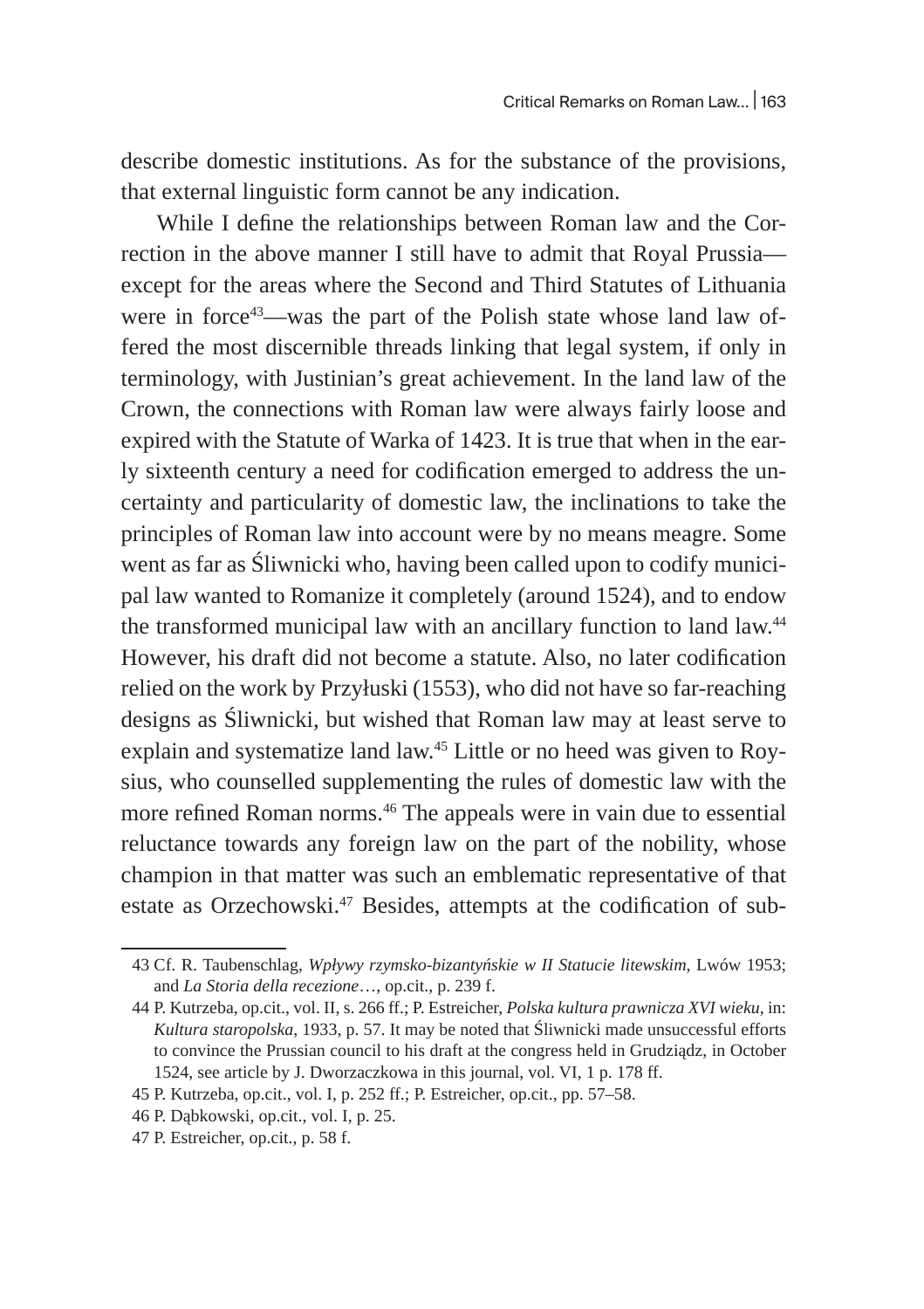stantive law, both those undertaken in the seventeenth century as well as later, in the eighteenth century, were ineffectual<sup>48</sup> and Crown land law remained legislation based on medieval foundations until the end of the Commonwealth.<sup>49</sup>

In contrast, what Śliwnicki wanted to achieve through legislative process happened of itself, in a sense, in Prussia. As I have previously emphasized, the Correction was a partial codification. It regulated substantive law to a minor extent, and left out obligations completely. In those domains, the nobility had to rely on the applicable Kulm law which, as an offshoot of the Magdeburg law, did avail itself of the norms of Roman law when it had to be supplemented, just as its parent body of laws had done. This did not provoke opposition from the Prussian nobility who, being more involved in trade than in other provinces, understood that for the sake of their own interest it is better to have those relationships governed by international Roman law rather than particular domestic law.

## **Literature**

- Balzer O.M., *Przewód sądowy polski*, Lvov 1935.
- Bandtkie P.J.W., *Prawo prywatne polskie*, Warszawa 1851.
- Bandtkie P.J.W., *Ius Culmense cum appendice privilegiorum et jurium selectorum municipalium et dissertatione historicojuridica exhibitum, cura*, Warszawa 1814.
- Dąbkowski P., *Prawo prywatne polskie*, vol. II, Warszawa 1851.
- Estreicher P., *Polska kultura prawnicza XVI wieku*, "Kultura staropolska" 1933.
- Girard P.F., Senn F., *Textes de droit romain*, 1937.
- Hübner R., *Grundzüge des deutschen Privatrechts*, Leipzig 1930.

Kozubski W., *Opieka nad kobietami w prawie rzymskim*, Kraków 1922.

<sup>48</sup> P. Kutrzeba, op.cit., vol. I, p. 221 f.

<sup>49</sup> P. Estreicher, op.cit., p. 76.